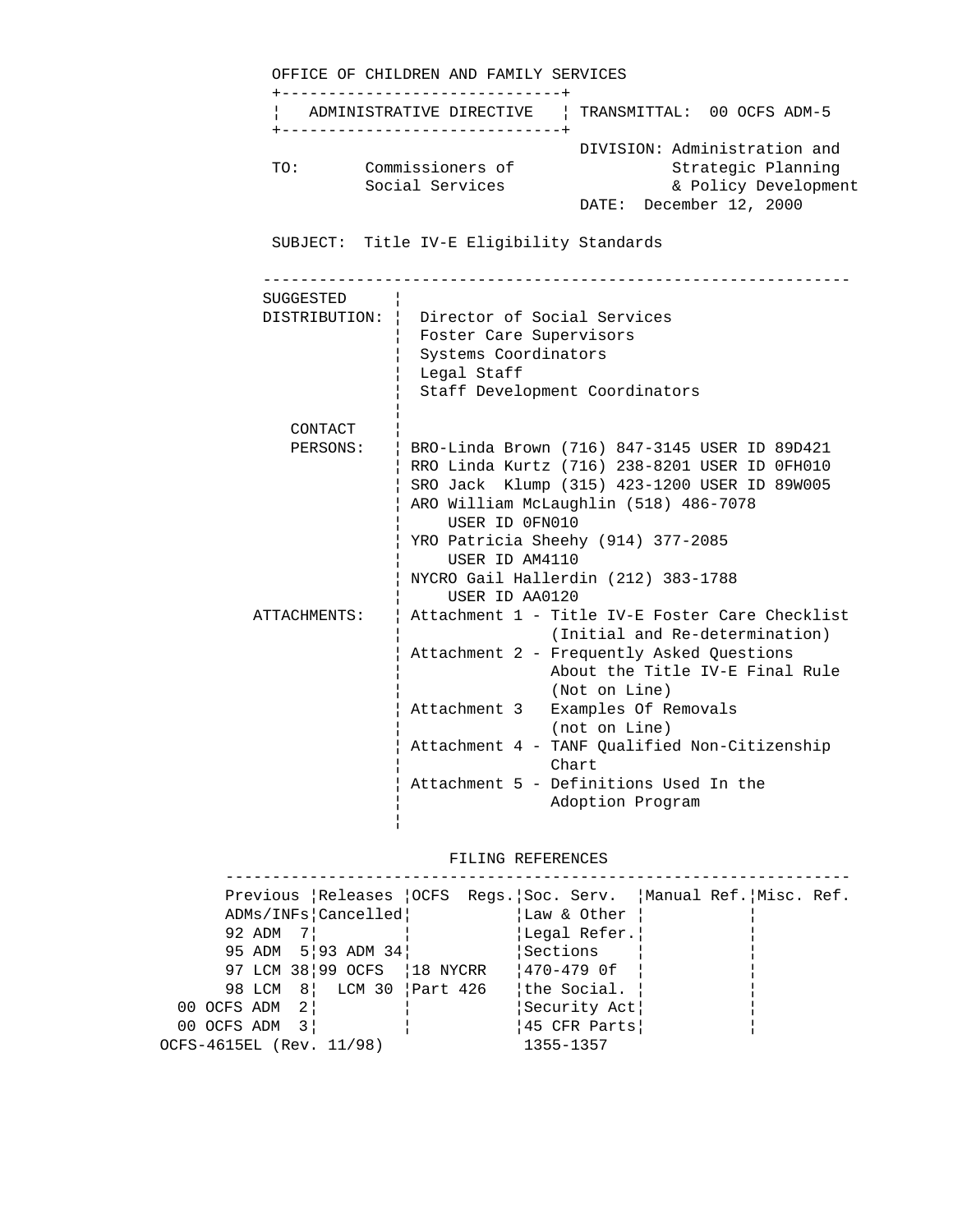#### I. PURPOSE

 The purpose of this Administrative Directive (ADM) is to advise social services districts of the revised federal Title IV-E eligibility and documentation standards resulting from the:

> · Personal Responsibility and Work Opportunity Reconciliation Act of 1996 (PRWORA),

· Federal Adoption and Safe Families Act of 1997 (ASFA), and

 · Federal child welfare regulations amending Parts 1355, 1356 and 1357 of Title 45 of the Code of Federal Rules (CFR) effective March 27, 2000.

 This ADM discusses Title IV-E eligibility requirements and identifies those that have been revised or are new. Other issues included in the new federal child welfare regulations, e.g. the Child and Family Services Review, are generally not discussed in this ADM and will be the subject of other releases from this Office.

 This ADM also includes Title IV-E Adoption Assistance standards, although there is little change since the issuance of 93 ADM-34 in that program.

### II. BACKGROUND

 99 OCFS LCM-30 released in November 1999, which summarized the above referenced federal regulations when they were still proposed regulations, is cancelled. 93 ADM-34 is also cancelled.

 The federal Department of Health and Human Services, Administration for Children and Families (ACF) issued final regulations on Title IV-E eligibility requirements on January 25, 2000 that became effective on March 27, 2000. The regulations mandate additional requirements for Title IV-E foster care eligibility and make more stringent certain previously existing requirements. ACF advised, in its commentary accompanying the release of the regulations, that portions of the regulations had been drafted prior to federal ASFA and reflect prior ACF concerns regarding Title IV-E eligibility documentation issues.

 The new federal child welfare regulations also address Title IV-E and Title IV-B State Plan requirements, Title IV-E Eligibility and Child and Family Services Reviews and the Multiethnic Placement Act (MEPA). These issues are discussed in this ADM only to the extent that they impact Title IV-E eligibility and documentation.

 The new federal child welfare regulations provide for delayed enforcement on a limited number of the new Title IV-E eligibility requirements which are identified in this ADM. Further, ACF is continuing to clarify the meaning of certain requirements discussed in this ADM and how states can fulfill them.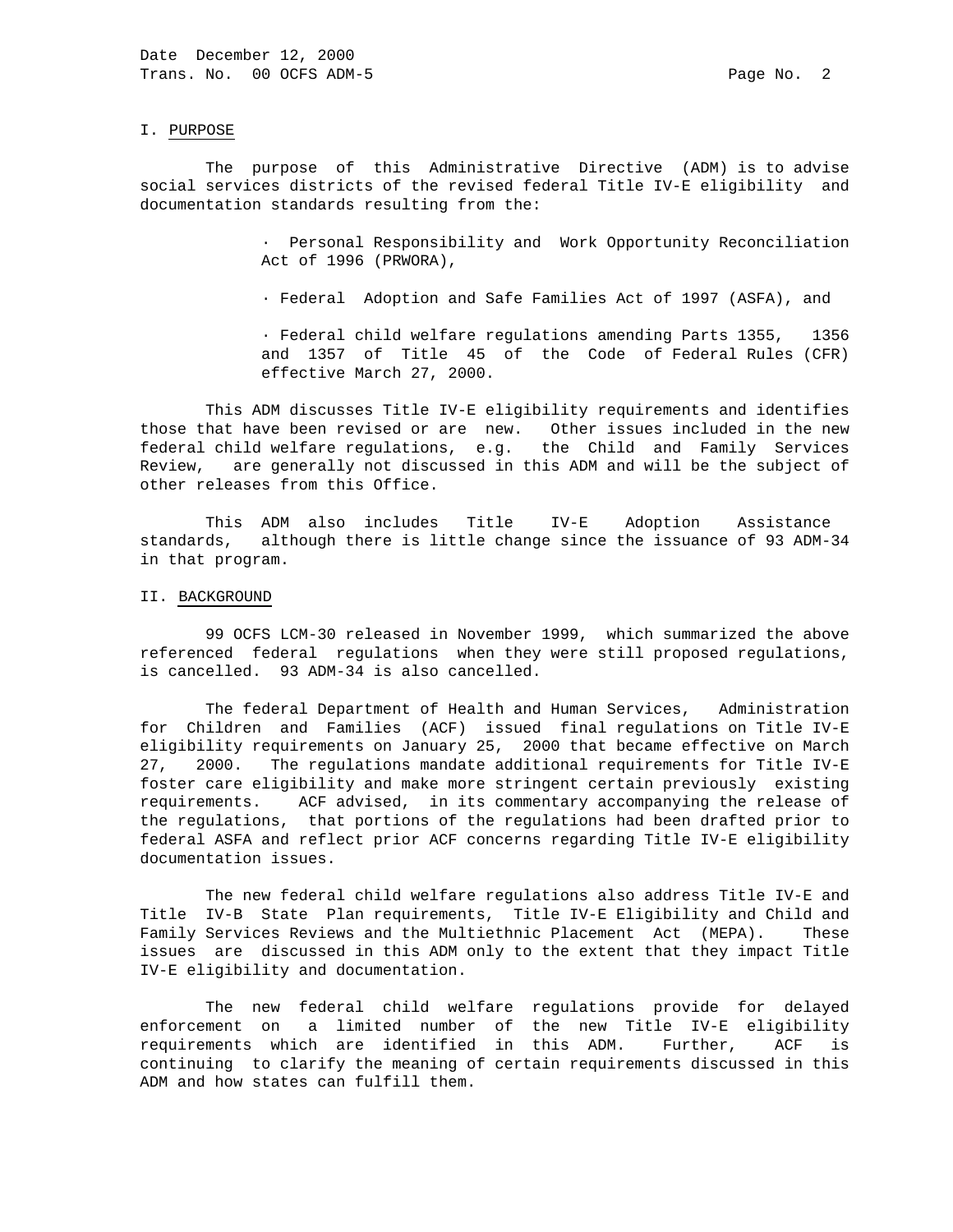In addition, under provisions of PRWORA, documentation of eligibility for the Title IV-A, Aid to Dependent Children (ADC) program as a condition of eligibility for Title IV-E, was revised to mandate the use of the standards of the ADC program in effect in the State on July 16, 1996. This material was previously communicated to social services districts in 98 OCFS LCM-8 and is also addressed in this ADM.

# III. TITLE IV-E FOSTER CARE STANDARDS

 The predecessor to the Title IV-E Program, enacted in 1961 as the Aid to Dependent Children-Foster Care as a part of the Title IV-A ADC program, provided ADC-related benefits to children placed in foster care as a result of a judicial order removing the child from his or her home provided that the court determined the removal was in the child's best interests. Congress enacted the Foster Care and Adoption Assistance Act (FCAA) as the Title IV-E program in 1980. The FCAA emphasized providing child welfare services such as family preservation, but it retained the program's connection to the ADC program in the eligibility determination process. In 1996, Congress passed the PRWORA that ended the Title IV-A ADC program but retained that prior program's eligibility criteria as a condition of eligibility under the Title IV-E program. In 1997, Congress passed ASFA which emphasizes safety and promotes permanency for children.

### A. General Criteria

 Title IV-E requirements continue to emphasize documentation of eligibility in the following three areas, the:

 1. legal authority governing the child's initial placement and continuation in foster care;

 2. child's eligibility for the ADC program that was in effect on July 16, 1996; and

3. licensing of the foster care setting with an emphasis on safety.

 Revised Title IV-E Foster Care Eligibility Checklists, Attachment 1 of this LCM, will assist districts in completing Title IV-E eligibility determinations and re-determinations on a case-by-case basis.

 Title IV-E eligibility for a child is dependent on circumstances regarding the child at the time the child was removed from the home. The date of removal is defined in federal regulations. 45 CFR 1356.21 (k) defines it as the date that legal proceedings were initiated that led to the child's removal from his home, i.e. the:

 - initiation of court proceedings leading to the removal of a child from his or her home under Article 3 (Juvenile Delinquency or JD), 7 (Person In Need of Supervision or PINS) or 10 (Abuse and Neglect) of the Family Court Act (FCA); or

 - issuance of a court order legally transferring/removing custody of the child from the parent or other caretaker relative; or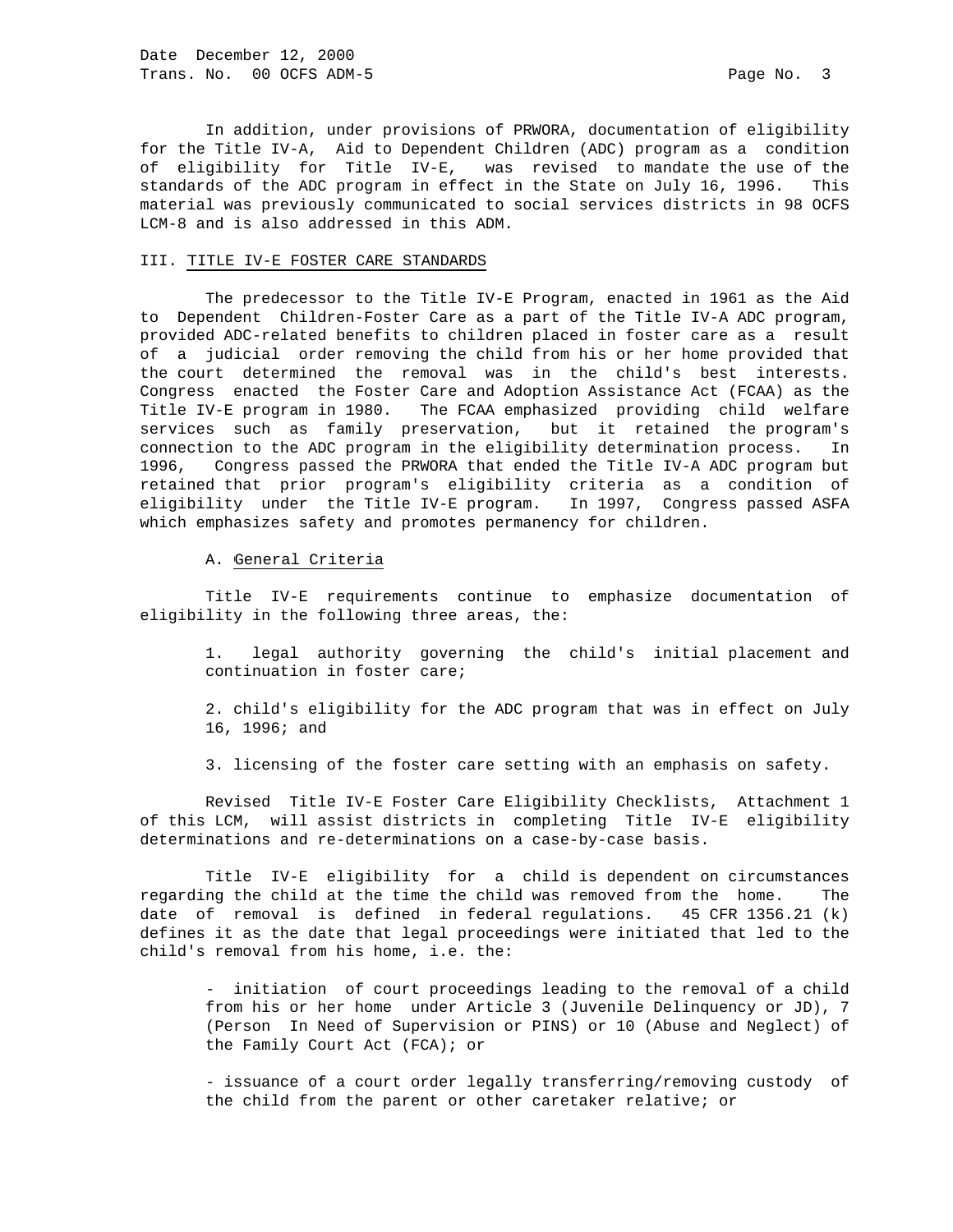- signing, by all relevant parties, of a voluntary placement agreement.

The date of removal starts the "removal clock".

 Federal regulations define the date a child is considered to have entered foster care as the earlier of the date of a court's fact finding of abuse or neglect or 60 days after the child is removed from his or her home. This date begins the running of the "ASFA clock" that governs the ASFA planning and permanency requirements. It should not be confused with the "removal clock" governing many Title IV-E eligibility requirements. Most conditions of Title IV-E eligibility must be met at or around the time of the child's removal from the home. If these conditions are not met, Title IV-E cannot be established for the entire period of the foster care placement. These initial placement conditions are identified in this ADM.

### B. Legal Authority For Placement In and Continuation of Foster Care.

 Title IV-E eligibility criteria requires that a child be removed from his or her home pursuant either to a court order or a voluntary placement agreement. Voluntary surrender instruments are not recognized as providing initial placement into foster care for purposes of Title IV-E eligibility and may not be considered when determining initial Title IV-E eligibility. In order to affect IV-E eligibility, when a child is placed into foster care by a voluntary surrender agreement, a court order under 358-a must be secured to provide appropriate legal authority.

- 1. Court Ordered Placements
	- a. Placement and Custody (section 472 (a) of the Social Security Act)

 To be eligible for Title IV-E, the court order placing a child into foster care must provide that the child's placement and care is given to the commissioner of social services, or the Commissioner of the Office of Children and Family Services (OCFS). Under State statutory standards, the transfer of legal custody equates to the Federal standard of an order of placement and care.

 Orders awarding care and custody to other persons and entities do not provide foster care status nor Title IV-E eligibility. In addition, ACF advises that, although courts may direct placement of a child in a specific home or institution, in order for payments to be eligible for Title IV-E reimbursement, it must be clear that the commissioner of social services or OCFS retains full responsibility for the child's placement. A child entering care under an order directing placement in a specific foster care setting is eligible for Title IV-E funding as long as the commissioner or his or her agent was afforded an opportunity to be heard regarding the child's placement. Question and Answer #1 of "Frequently Asked Questions About the IV-E Final Rule" (Attachment 2) provides additional federal guidance to this issue.

 Social services districts are advised to work closely with their family courts to clarify responsibility for any case in which care, custody and placement has been awarded to them without their involvement. As long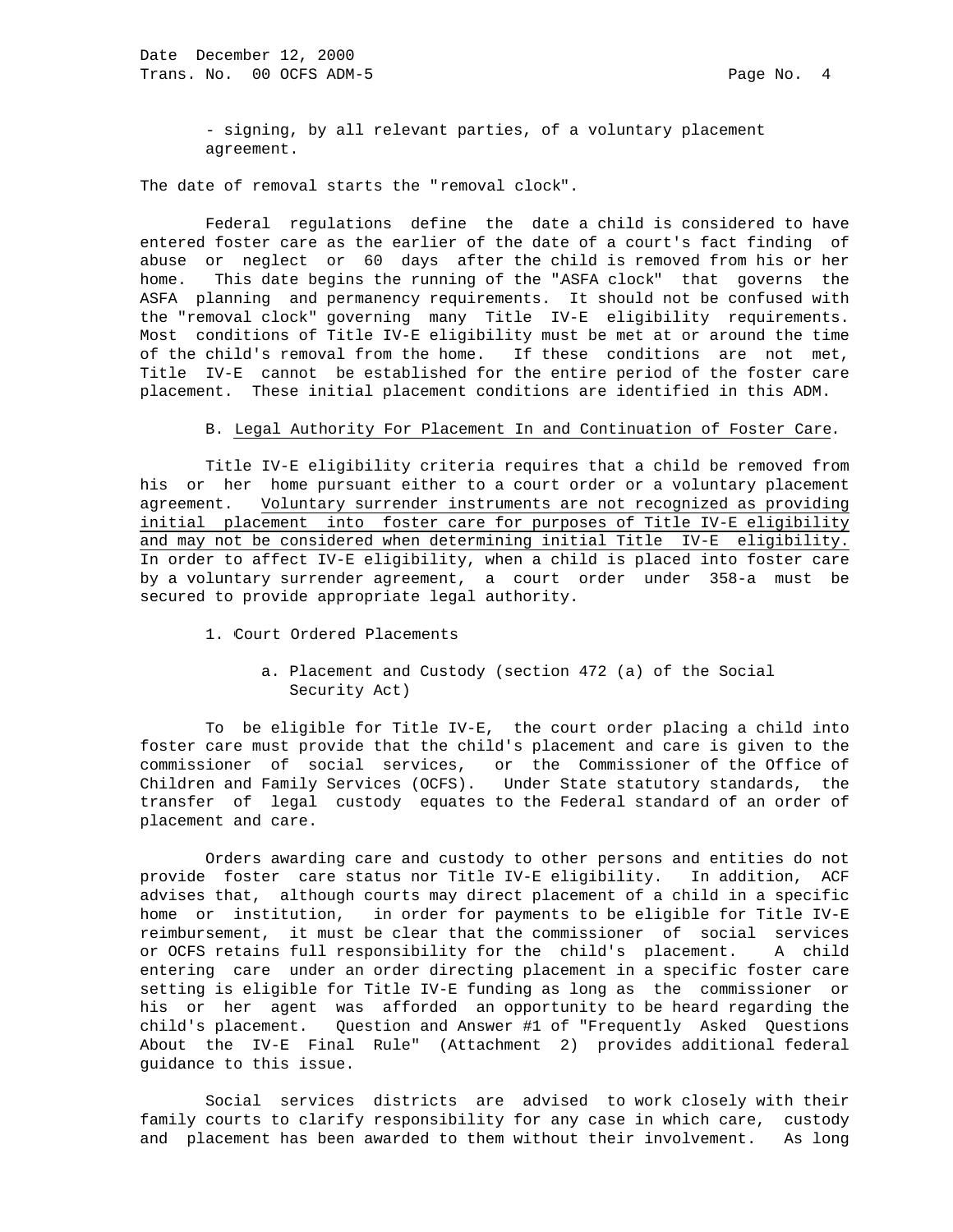as it can be demonstrated that the social services district has full responsibility for the placement, e.g. they can transfer the child to another facility without the court's permission, ACF has indicated to OCFS that Title IV-E eligibility would not be jeopardized.

 Title IV-E continues only so long as the court order continues the custody award with the commissioner. For example, if a court order expires prior to an order to extend the placement is issued, Title IV-E eligibility is lost until the custody order is renewed. Please note that when a court order is signed after the hearing date on which care and custody was awarded and the hearing date is documented on the court order, ACF review staff have previously accepted the hearing date as the effective date of that order.

b. Contrary To the Welfare Determinations (45 CFR 1356.21 (c))

 When a court order removes a child from his or her home, the order must contain a determination to the effect that the removal from the home was in the child's "best interest". This requirement must be met in the first order effecting the removal, i.e. the first order issued by the court after the child is removed from his or her home or the order directing the removal when a petition has been filed prior to the removal. The "best interests" determination must be made in the initial removal order even if the court does not place the child into foster care at that time and, for example, places the child into detention or awards care and custody to a relative. Failure to secure a determination to the effect that the removal was in the child's "best interests" results in the child's ineligibility for Title IV-E for the entire foster care placement resulting from that removal. Prior to the recently amended federal regulations, states were allowed up to six months after the child's removal to secure the "best interests" determination if it was not done in the first order. States are no longer given this six month period to obtain such a determination. This is one of the initial placement conditions required by Title IV-E eligibility referenced on page 4 of this ADM.

 The FCA and Social Services Law (SSL) provide that a determination must be made that it would be "contrary to the welfare" of the child for him or her to remain in the home. The SSA is clear that the determination is to be to the effect that the child's "best interests" have been met. In prior reviews and in federal Department Appeals Board (DAB) decisions, ACF has accepted alternative phrasing about the removal, such as it was "contrary to the welfare" of the child to remain in the home, or that the child required "placement and treatment" outside the home or the child was in "imminent risk" if left in the home as meeting the "best interest" requirement.

> c. Reasonable Efforts to Prevent Removal Determination (45 CFR 1356.21(b)(1) (i)

 When a child is removed from his or her home and placed into foster care, the court must make a determination in an order that the agency made "reasonable efforts" prior to placement to prevent or eliminate the need for removing the child from the home or to make it possible for the child to safely return to his or her home, or that reasonable efforts were not required. This determination must be in a court order. Failure by the court to make such a determination expressly in the order within 60 days of the child's removal will result in the child's ineligibility for Title IV-E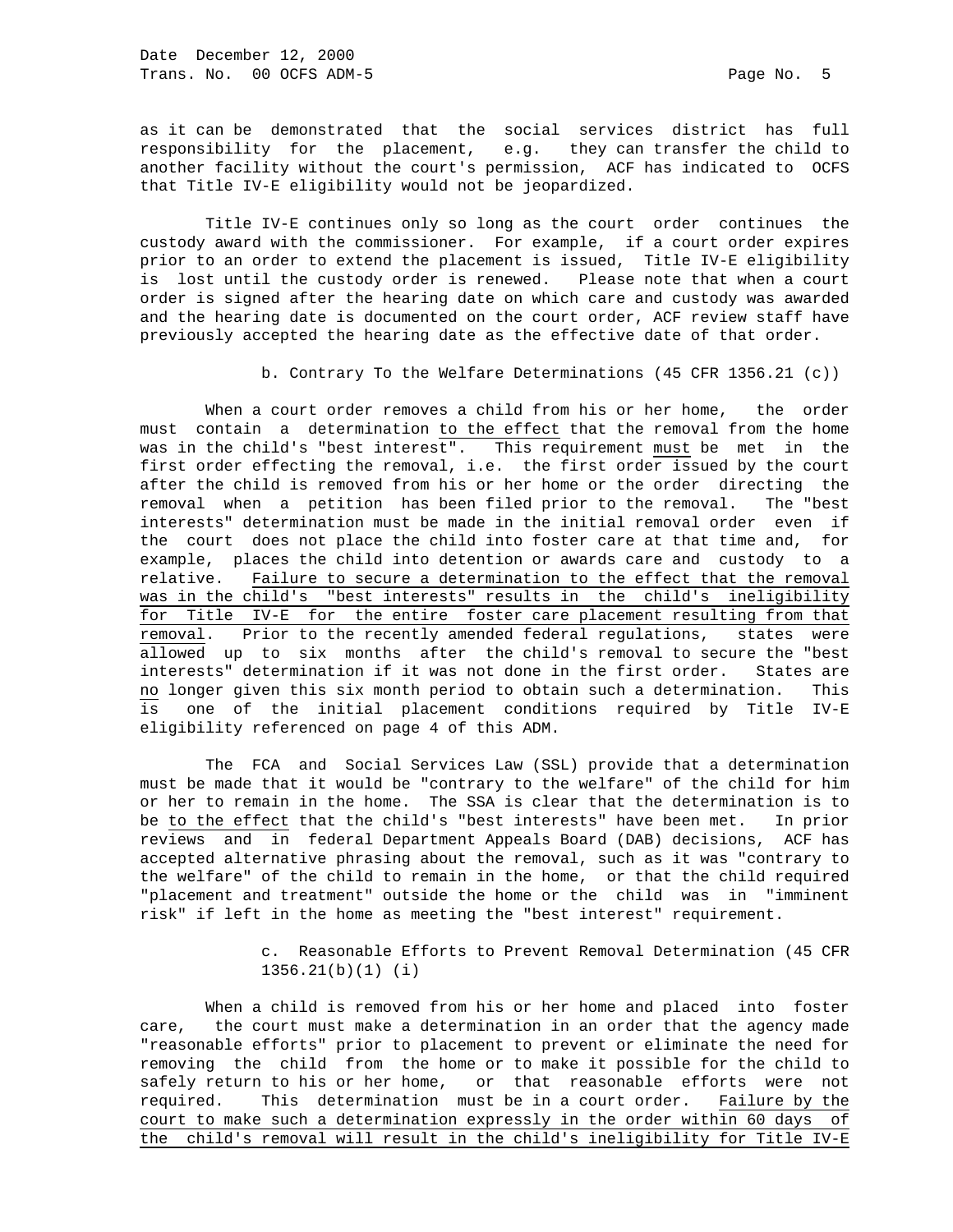for the entire foster placement. This is one of the initial placement conditions required by Title IV-E eligibility referenced on page 4 of this ADM.

 Prior to March 27, 2000, whenever the court determined that "reasonable efforts" were made to prevent the child's removal from the home or to return the child to the home, the "reasonable efforts" requirement was met as of the date of that determination. This is no longer the case. The new more restrictive requirement must be met.

> d. Reasonable Efforts To Achieve Permanency (Section 1356. 21(b)1 (ii))

 Title IV-E now also requires that the agency secure a court determination that "reasonable efforts" were made to finalize the permanency goal for the child by the time the child has been in foster care for 12 months and for each 12 month period thereafter for as long as the child remains in care. Failure to secure such a determination on a timely and ongoing basis results in the loss of Title IV-E eligibility until such a determination is made by the court. The child's first day of foster care for this requirement is defined by the "ASFA clock". The first day of placement occurs the earlier of the date of an adjudication of abuse or neglect or 60 days after the child's removal from the home. The first day of placement made under Article 3 or 7 of the FCA or made pursuant to a voluntary agreement would, by definition, be 60 days after the child's removal from the home.

 The State statute and the New York State Office of Court Administration's (OCA) procedures facilitate the holding of a permanency hearing by incorporating the issuance of the extension of placement with the permanency hearing. The permanency hearing order must reflect the court's determination whether the agency made "reasonable efforts" to achieve the permanency goal.

 A court may find that "reasonable efforts" to return the child home are not necessary under certain circumstance specified in the ASFA legislation. Among such circumstances are court determinations that the parent: has been convicted of murder or manslaughter of another child of that parent, subjected the child to "aggravated circumstances" as defined by state law, subjected the child to a felony assault, or has had his or her parental rights involuntarily terminated with respect to a sibling of that child (see FCA sections 1039-6).

 ACF has advised states, in its commentary to the publication of the final rules issued January 25, 2000, that they will not be penalized in any review or audit for the failure of a court to make a "reasonable efforts" determination to finalize a permanency goal until March 27, 2001. This gives states a one year 'grace' period to implement this requirement prior to exposure to any negative fiscal consequences. Social services districts are required to secure such "reasonable efforts" determination to finalize a permanency goal in all appropriate cases regardless of the federal 'grace' period. Such determinations are required by State law and are supported by good casework practice. However, Title IV-E eligibility and claiming may continue during the 'grace' period (i.e. up through March 31, 2001) in cases where the court has not made an explicit determination of "reasonable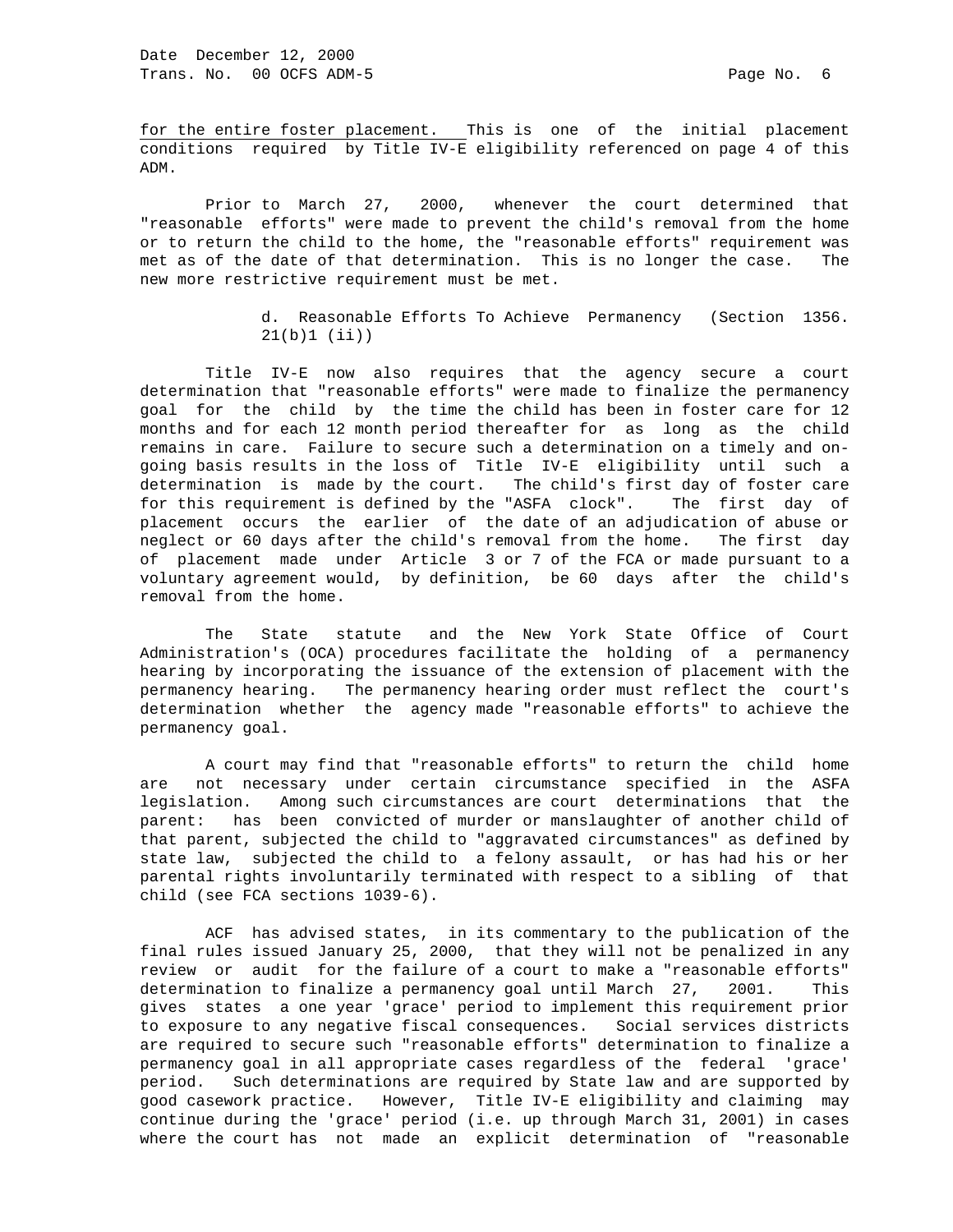efforts", or if the court determines that "reasonable efforts" were not made but should have been made.

 The "Redetermination of Title IV-E" checklist" (see attachment 1) addresses this and other relevant re-determination criteria.

e. Documenting Court Determinations (Section 1356.21 (d))

 The federal child welfare regulations are not only explicit as to the time frames for securing court determinations regarding "contrary to the welfare" and "reasonable efforts", they also establish requirements where such determinations must be documented. The court must explicitly state its determinations in its orders. The only acceptable alternative, for audit purposes, is hearing transcripts. Districts should consult with their family courts on the availability and costs of securing transcripts if it is expected that copies of orders can not be retained in records that will be available for future audits. ACF will not recognize, and prohibits the the use of, other forms of documentation to satisfy an audit, e.g. the use of "Nunc pro Tunc" orders (an order issued now for what was determined by the court but the court did not correctly state in the order originally issued) or orders containing only a check list in lieu of explicit determinations. "Nunc pro Tunc" orders are generally written a considerable period after the original order being corrected and ACF has doubted their reliability and rejected them when used in audit responses.

 ACF has emphasized the need for the court to make individualized determinations. The court must document the evidence used for its determination. ACF has suggested that court orders which make specific references to a petition, including the date and docket number, that describes the case circumstances that form the basis of the court's determination are acceptable for documenting the evidence used in its determination. Petitions which are not clearly referenced in the orders will not be accepted by ACF to document the basis of the court's determination.

### 2. Voluntary Placement Agreements

 For purposes of Title IV-E eligibility, voluntary placement agreements executed in accordance with SSL section 384-a provide legal authority for the first 180 days of placement or signing by all parties of the voluntary placement agreement. By day 180, a court must review the voluntary placement agreement and determine that continuation of the placement is in the child's "best interest." If this court determination is not made by day 180 of the placement, Title IV-E eligibility ceases for the remainder of the placement even if the order is secured later. This condition of eligibility has been unchanged by the federal regulations and ASFA. State procedures set forth in section 358-a address the issue of court review.

 Placements made pursuant to voluntary placement agreements are subject to other federal ASFA requirements, including annual permanency hearings and court determinations regarding the agency's efforts to achieve permanency discussed above. Social services districts were notified of the revised recommended "Voluntary Placement Agreement Instrument" in 00 OCFS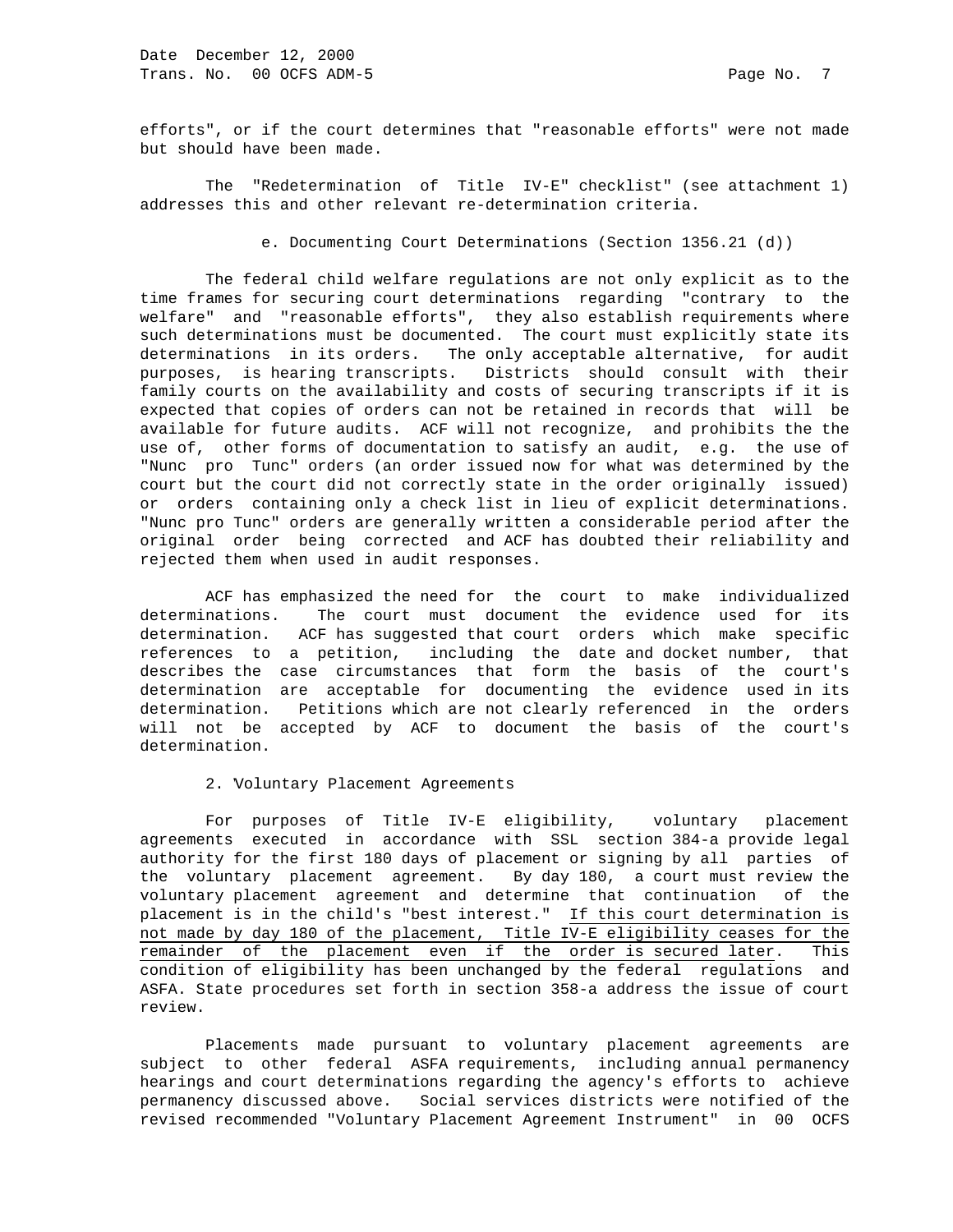$ADM-2.$ 

#### C. Eligibility for Aid to Dependent Children Criteria

 Congress abolished the ADC Program with the passage of PRWORA in 1996 but retained its link to the Title IV-E program by requiring, as a condition of Title IV-E eligibility, that the child be eligible for ADC based on the state's ADC eligibility standards in effect as of July 16, 1996. This date is referred to as the "look back date", and is the same date as that used in determining eligibility for Medical Assistance under Title XIX.

 In order to meet the ADC standard for Title IV-E eligibility purposes, each placement must meet the following conditions:

> - the child meets the ADC eligibility criteria in effect on July 16, 1996 by using the household circumstances that existed in the month the removal was initiated either by the filing of a petition seeking a court order to remove the child from the home or the execution of a voluntary placement agreement by a parent or guardian; and

> - the child was living with a specified relative in the month the initiation of the removal, or in one of the six months preceding that month, as specified under the conditions of section 1356 21(k).

 As a condition of Title IV-E eligibility for placements occurring after July 16, 1996 if the child can not be determined eligible for ADC, using the July 16, 1996 standards, there is no Title IV-E eligibility for that placement. ADC eligibility must be documented for time the child was removed from the home based on the following elements.

1. Age

 In order to be eligible for both ADC and Title IV-E, a child must be under the age 18, or if over the age 18 but under the age 19 and in a secondary level of education and expected to graduate from high school before becoming 19. Case record materials such as petitions, court orders, birth certificates, Uniform Case Record (UCR) documents and progress notes have all been accepted as documenting the child's age. For children 18 years of age, copies of school records are needed to document that the child is expected to graduate high school prior to his or her 19th birthday.

2. Removal From the Home and Living With A Specified Relative

 For purposes of Title IV-E eligibility, the date the child is removed from the home is the date a petition leading to the removal order was filed or the date a voluntary placement agreement was signed. Title IV-E also requires that the removal be from the home in which the child had been living with a specified relative defined in 18 NYCRR 369.1. The child is considered to have met this test if the case record documents that the child was living with such a relative in the month of removal or any of the six months preceding the month of removal, and the: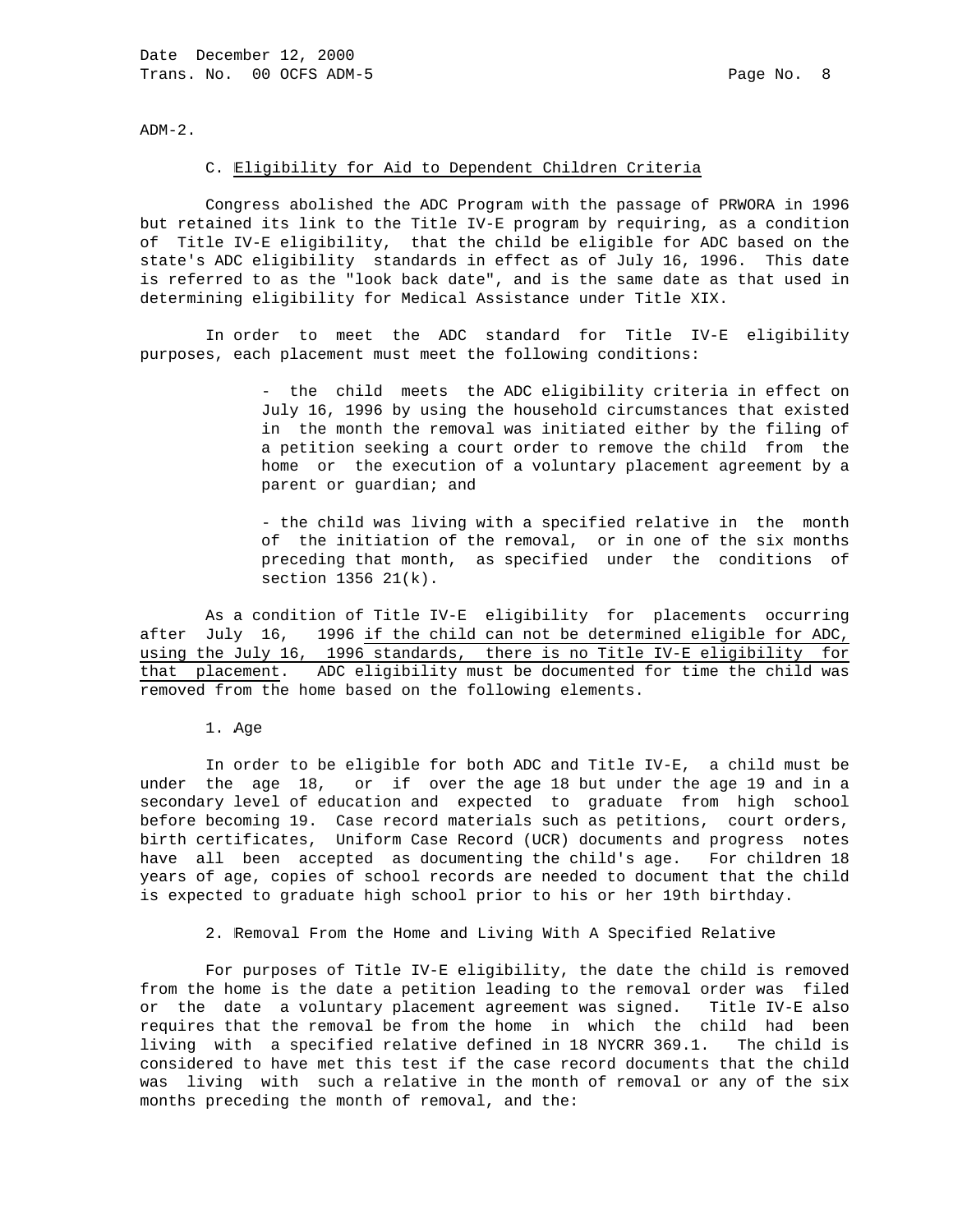custody was transferred from that relative to the commissioner of social services or OCFS, or

 - custody was transferred from a relative with whom the child had been living within one of the preceding six months even if the relative was not living at the same address as the child at the time of filing of the petition or signing of the placement agreement. This situation includes instances where the child remains in the same home in which the child had been living with a relative who then becomes the child's kinship foster parent.

 If a child is removed from the home of a relative with whom the child has been living for longer than six months but the custody is removed from another relative (usually a parent) and the child has not also been living with that relative during the six month period, there can be no Title IV-E eligibility. Attachment 3 to this ADM contains several case examples provided by ACF to help clarify the Title IV-E removal test. Districts are urged to document clearly in the case record the circumstances and living arrangements surrounding the child's removal and placement into foster care.

3. Deprivation Factor For ADC

 Eligibility for ADC requires that the case record fully document that a child is deprived of parental support for at least one of four parental deprivation factors that were a part of the ADC eligibility requirements as of July 16, 1996, i.e.: death, absence, incapacity or unemployment of a parent. As with all eligibility factors, the deprivation factor must be documented for audit purposes. In previous audits, cases and payments have been disallowed because the record did not document the deprivation factor at the time of the child's removal from the home. In addition, with the repeal of the ADC program, WMS screens reflecting receipt of Temporary Assistance to Needy Families (TANF) or Safety Net (SN) assistance can not be used alone to establish whether the case has a deprivation factor. Districts may want to consider using Medical Assistance eligibility screens reflecting a deprivation factor if the case is related to the prior IV-A program.

 The parental deprivation factor must exist at the time of the child's removal from the home to meet Title IV-E eligibility requirements. It must be independently documented in the case record regardless of the child's TANF or SN status on WMS. The facts of a given case must be documented and applied to the criteria for ADC categorical eligibility as of July 16, 1996. The following documents have been found acceptable by federal reviewers in the past and should be used to document the deprivation factor for Title IV-E purposes.

 a. Absence of a parent - Case record notations, such as the UCR, court petitions, and referrals to the child support unit which reflect a parent's absence from the home are accepted by federal reviewers.

 b. Incapacity of a parent - Documentation of receipt of SSI, various disability benefits or medical verification of a condition limiting parental functioning or ability to earn income are accepted by federal reviewers.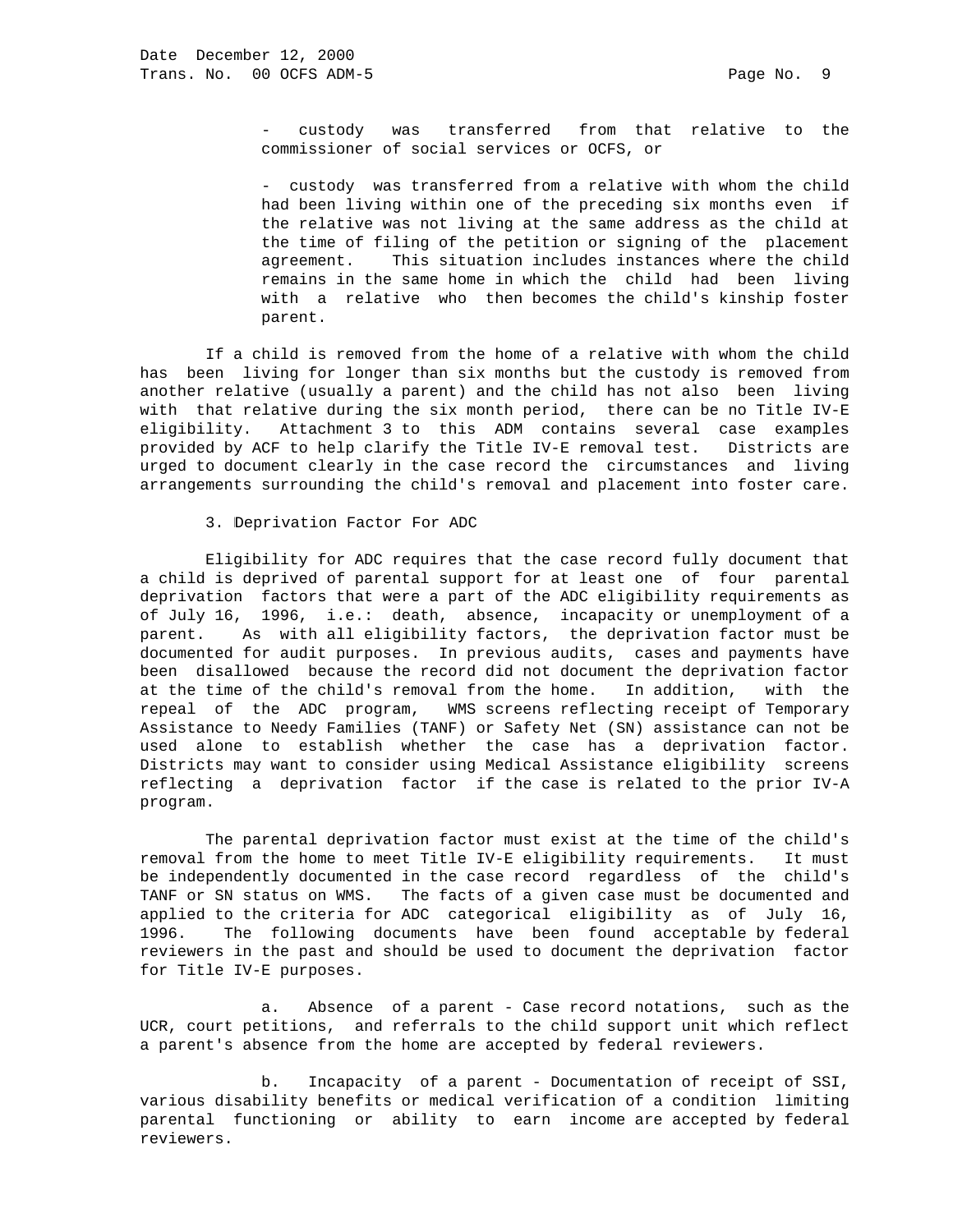c. Death of a parent - Case record materials, such as the UCR, court records, death certificate, obituary or receipt of survivor's benefits are acceptable to document this deprivation factor.

 d. Unemployed parent - This deprivation factor has complex and technical requirements unless at least one parent is in receipt of Unemployment Insurance Benefits (UIB). Receipt of UIB automatically qualifies a case for the unemployed parent deprivation factor. In all other circumstances, local social services districts should refer to 92 ADM-7 for further information on documentation of this factor.

4. Financial Eligibility For ADC

 Social services districts can no longer rely on WMS screen prints to reflect a child's active status in an assistance case in the month of removal from the home to document ADC financial eligibility for Title IV-E purposes because Title IV-E eligibility is based on the financial eligibility criteria in effect on July 16, 1996, not on the current TANF financial eligibility criteria. The financial eligibility test can be met in one of the three following ways.

a. Family in receipt of TANF or Safety Net (SN) Assistance

 When a child has been removed from the home of a parent in receipt of TANF or SN benefits, social services district staff must access the existing ABEL Budget for the public assistance case. While using the ABEL Inquiry feature, staff must calculate the ADC financial eligibility by applying the income from the existing ABEL budget to generate a 'scratch-pad budget' with a "from date" of 07-01-96 and a "to date" of 07-31-96 in the budget worksheet. This will allow ABEL to calculate a budget pursuant to the July 1996 ADC standard. A copy of the resulting 'scratch-pad budget' screen must be printed and retained in the case record.

NOTE: An ABEL budget will include in its calculations a determination of the requisite 185% of the standard of need as well as a determination of eligibility for an ADC grant as of July 16, 1996. Both steps are required to meet the ADC financial eligibility test.

b. Family Not On Public Assistance

 An ABEL budget calculation must be done for all removals from parental homes which are not in receipt of Public Assistance. For such cases, social services districts must secure adequate income and needs verification to do such a budget to establish ADC eligibility. If it is readily apparent in case record documentation that the case will not meet the ADC criteria, as the reason the case is ineligible for Title IV-E, it is not necessary to do a budget but a comment should be recorded explaining this. Please refer to 97 LCM-38 for further discussion on budgeting these cases.

c. Children Removed From Homes Other Than Parents

 A child who at the time of removal is living with a relative (as defined in 18 NYCRR part 369 (1)(b)) who is not the child's parent or stepparent and the child has no income or resource in his or her own name can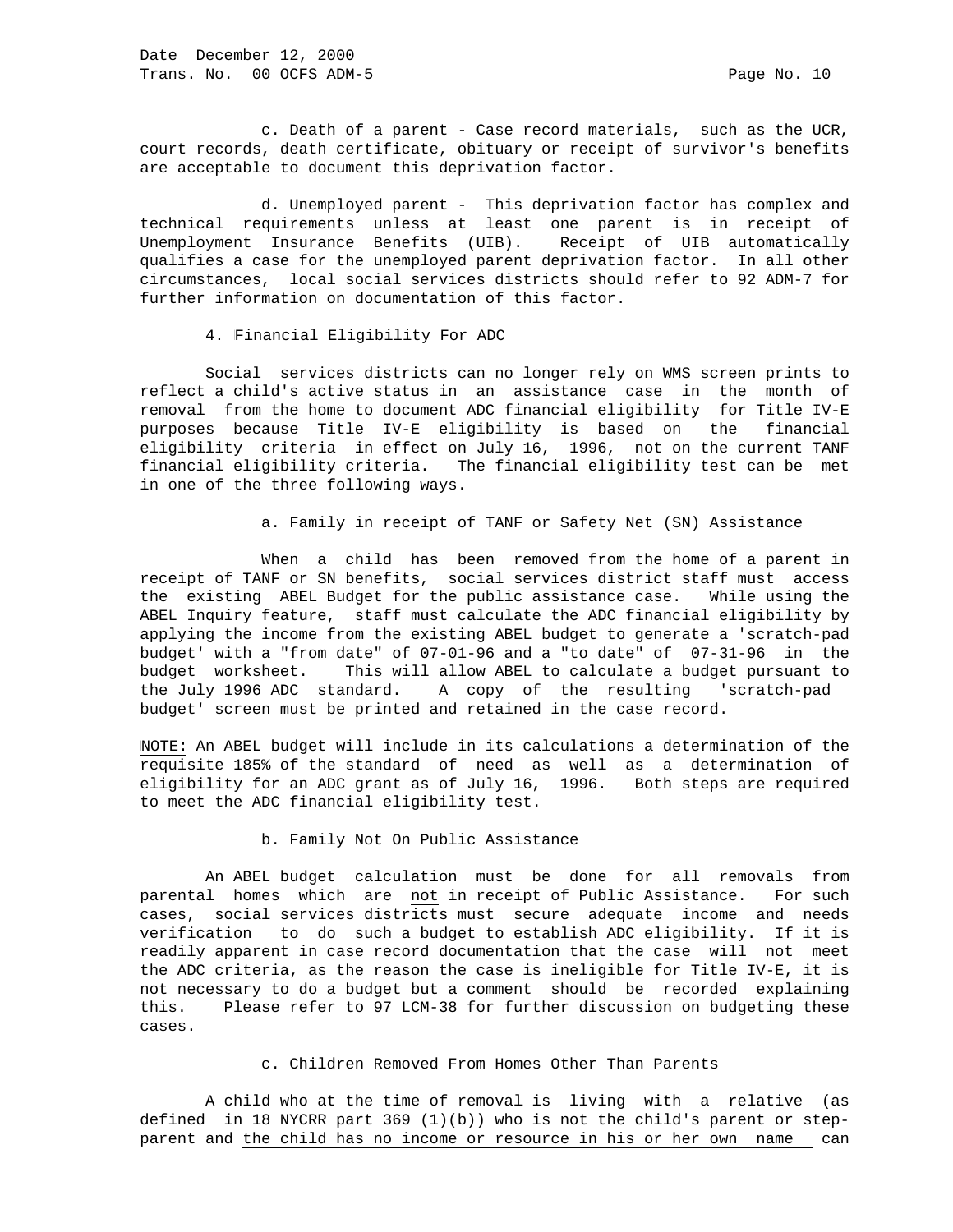Date December 12, 2000 Trans. No. 00 OCFS ADM-5 Page No. 11

be deemed to pass the ADC test without a budget computation. Documentation of the living arrangements and the inquiries demonstrating that the child had no income or resources in his or her own name must be kept in the case record. A child in such a living circumstance who does have income and/or resources in his or her own name will require an ABEL budget calculation based on the child's income to demonstrate ADC financial eligibility.

#### 5. Citizenship/Qualified Alien Status

The applicant must be a U.S. citizen or qualified alien as defined under the PRWORA. The "TANF Qualified Non-citizenship Chart" (attachment 4) should be used to identify qualifying aliens by referring to those statuses listed as eligible for TANF.

# C. TANF-EAF Eligibility

 Social services districts must still do eligibility determinations for TANF-EAF pursuant to 00 OCFS ADM-3 regardless of the Title IV-E eligibility status of the case. The federal regulations do not allow for claiming of TANF-EAF funds for items (e.g. room and board) eligible for Title IV-E funding, but the TANF-EAF funds are available for services (e.g. tuition) not funded by Title IV-E.

### D. Provider Eligibility (45 CFR 1356.30)

 Only payments for foster care room and board issued to providers who are finally approved or certified under State standards can be claimed for Title IV-E reimbursement. Payments made to, or on behalf of, homes issued emergency approvals or certifications are not considered final, regardless of the reason for the emergency status. Thus such homes are not to be claimed as Title IV-E until the first of the month in which the final approval or certification is granted. 00 OCFS LCM-25 contains instructions for claiming payments to homes in emergency approval or certification status.

 The prohibition on claiming Title IV-E funds for payments to foster care homes in emergency approval or certification status applies only to room and board payments. Payments for clothing, child care, and transportation for the child's visits to his or her home remain eligible for Title IV-E funding, as do administrative expenditures, provided the case is otherwise eligible and authorized for Title IV-E.

# E. Title IV-E/Title IV-D Requirements

 Federal statute requires assignment of support rights for Title IV-E foster care cases. All Title IV-E foster care cases must be referred to the social services district IV-D Unit unless such a referral will adversely affect the health, safety or welfare of the foster child or other persons in the applicant's household, or if such a referral will impair the ability of the child to return home (18 NYCRR  $422.4$  (a)(1)). Since there is an assignment in effect for Title IV-E cases, the use of the DSS-2860, the Child Support Enforcement Referral, is appropriate. Please refer to 99 ADM-5 for further discussion of child support issues.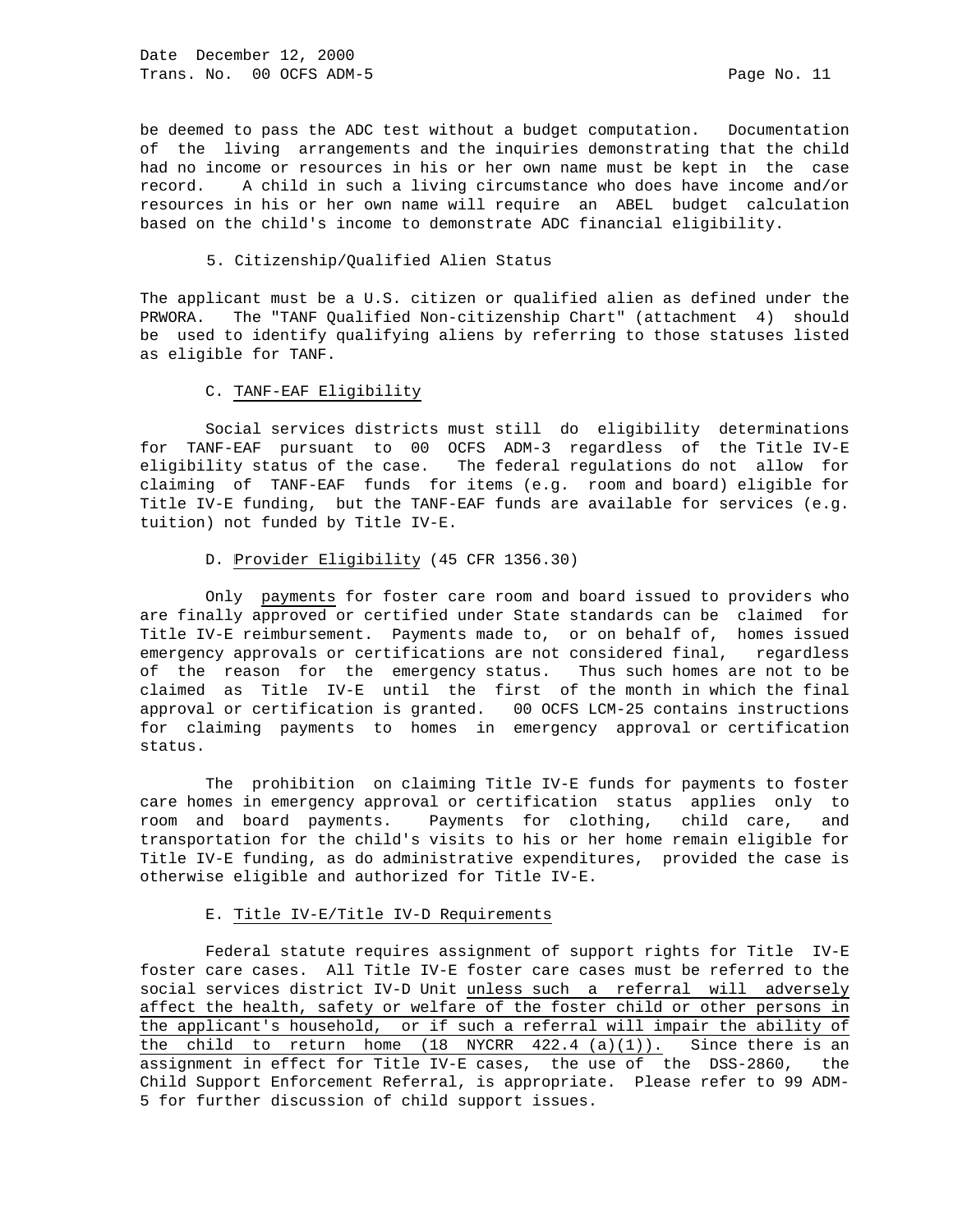# F. Supplemental Security Income (SSI) Eligibility for Foster Children

 Social services districts should screen those children determined to be ineligible for Title IV-E foster care, for SSI eligibility. The SSI benefit level for children in foster care is the "living with others" arrangement for that program. Any child who was eligible for Title IV-E foster care but then loses eligibility should also be screened for SSI eligibility.

 There is no local share in the SSI monthly benefit payments. If the monthly foster care maintenance costs up to the Maximum State Aid Rate (MSAR) for an SSI child exceeds the monthly payment, the balance is met through the capped Family and Children Services Block Grant and local revenues. Administrative costs for SSI foster care placements are shared 50% by the federal agency as a result of the approved local cost allocation plan.

 Title IV-E foster care reimbursement differs in that it reimburses 50% of the cost of room, board and clothing, regardless of the cost. Therefore, social services districts should consider the overall Title IV-E reimbursement versus the SSI standard amount when determining which program would be most cost beneficial for a foster child who would be eligible for either program. As a general rule, whenever a child is in a group foster care program, Title IV-E will provide the greater reimbursement.

# G. Re-determination of Title IV-E Foster Care

 Title IV-E eligibility must be reevaluated at least every 12 months and whenever circumstances that may effect the eligibility status of the case occurs. Circumstances affecting IV-E eligibility during the course of a foster care placement include:

 1. Age. When a child turns 18 and is not in a secondary level of education and expected to graduate by age 19, or child turns 19 regardless of education level, Title IV-E eligibility ends.

 2. When legal authority for placement ends, i.e. care and custody (or care and guardianship) awarded to the commissioner of social services or OCFS ceases, Title IV-E eligibility ends until legal authority resumes by a court order awarding care and custody to the commissioner.

 3. ADC deprivation factor ceases. If there is no parental deprivation factor existing in the home the child was removed from, Title IV-E eligibility ceases until a deprivation factor can be documented for that home.

 4. Financial eligibility continues only for so long as the costs of foster care exceeds the income available to the foster care child.

 5. For a foster care child in care for 12 or more months after the first day in foster care, based on the "ASFA clock", a court must determine that the agency has made reasonable efforts to finalize the permanency goal for the child. This determination must be made every 12 months after the first day in foster care, as well. Failure to secure a court order with such a determination makes the case ineligible for Title IV-E until such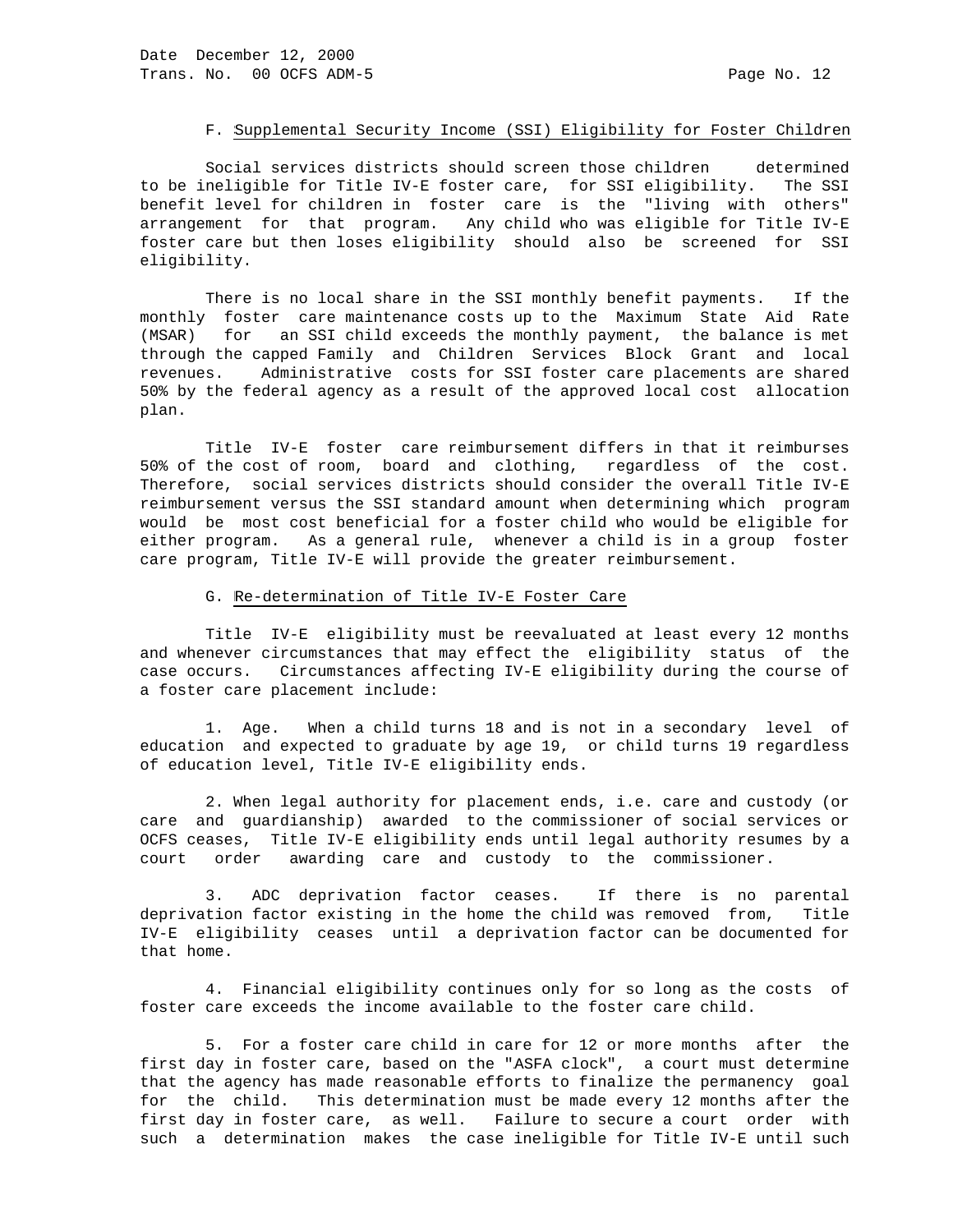determination is made by the court.

#### IV. TITLE IV-E ADOPTION ASSISTANCE

 Federal Title IV-E adoption assistance payments are available for children who meet the federal eligibility criteria for the former Title IV-A (ADC) program in effect in the State on July 16, 1996, Title IV-E Foster Care, or the SSI Program, and who satisfy the standards for a child with special needs (see SSA section 473 (c)).

 Title IV-E adoption assistance payments have been available for eligible children in New York who were adopted on or after October 1, 1980. Attachment 5 provides definitions of the terms used for purposes of determining Title IV-E eligibility for adoption subsidy cases.

# A. Categorical and Financial Eligibility

1. Categorical Relationship

 Title IV-E reimbursement is available for children who, at the time when the adoption petition was filed, are eligible for either the Title IV-E foster care or SSI program or the former ADC program as defined in the State Plan as of July 16, 1996 and who meet the criteria of a child with "special needs" (see Definitions in Attachment 5).

 Title IV-E, SSI or ADC relatedness of the child must be reviewed when the adoption petition is filed. Although a re-determination for Title IV-E Foster Care may have been done within six months prior to the filing of the adoption petition, a specific review for Title IV-E, SSI or ADC must be completed at this point. Eligibility for one of those programs must be documented in the child's case record. The LDSS-3921 "Eligibility for Title IV-E Adoption Assistance" form must be completed.

 For adoptions finalized on or after October 1, 1997; when a Title IV-E adoption has been dissolved or the adoptive parent(s) die, Title IV-E eligibility for the case will resume if and when the child is re-adopted without the need to do another eligibility determination for ADC or SSI relatedness purposes, but a determination of special needs eligibility must be documented for the new adoption.

2. Financial Eligibility

a. Income of Adoptive Parent

There is no means test for the adoptive parent(s) to determine eligibility for Title IV-E Adoption Assistance payments. However, OCFS regulation 18 NYCRR 421.24 sets forth the procedure for the consideration of income in determining the amount of subsidy to be granted.

b. Income - Child

 At the time the adoption petition is filed, the social services district must document in the UCR that the child is financially needy through their eligibility for the ADC program standards as of July 16, 1996, the Title IV-E Foster Care Program, or the SSI Program.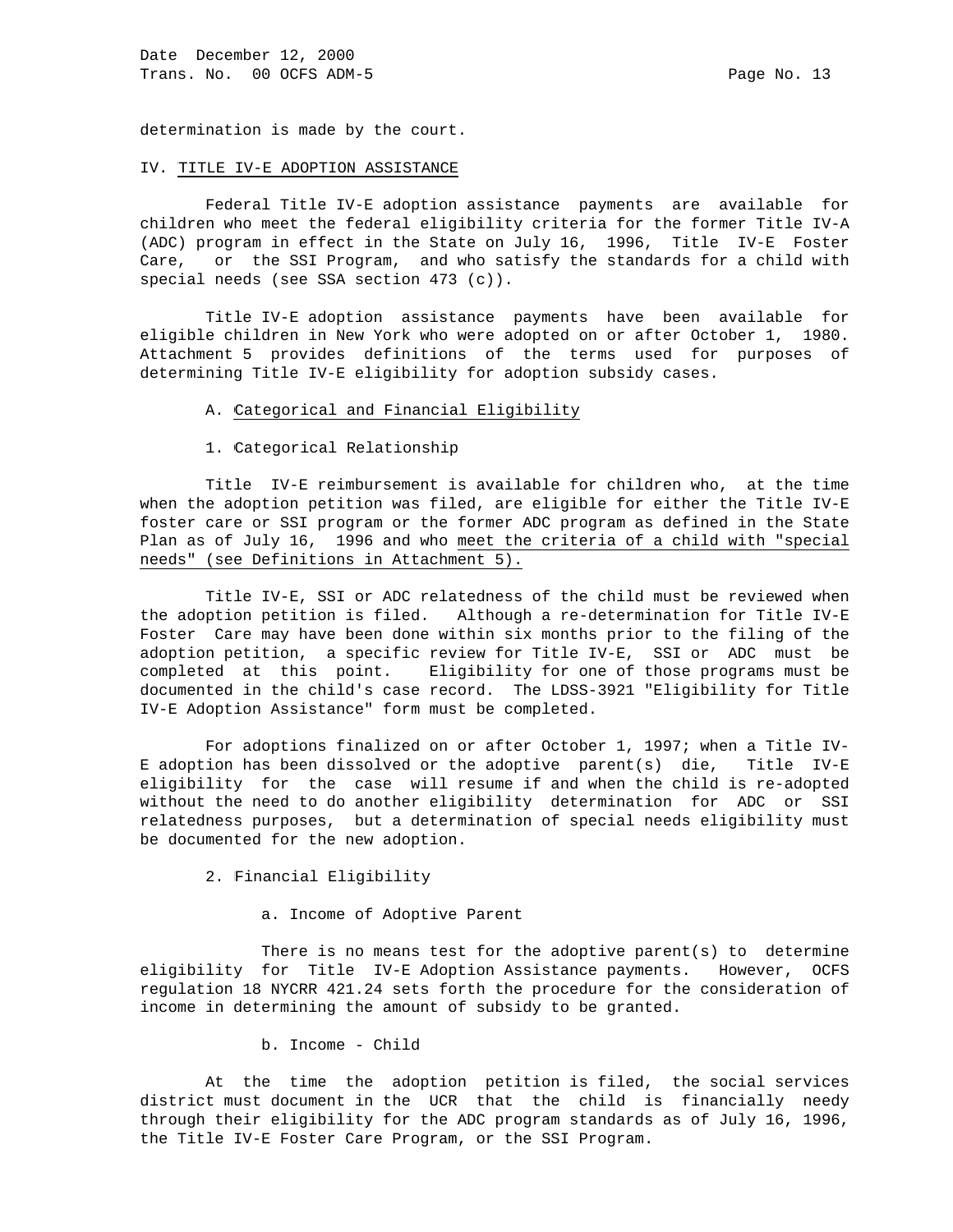3. Programmatic Eligibility

#### a. Federal Requirements

 Federally reimbursable adoption assistance is available for certain Title IV-E Foster Care, ADC, or SSI eligible children who have been adopted. These children may receive such adoption assistance if:

 - the child has been determined to be a child with "special needs". Section  $473(c)$  of the SSA provides that in order for a child to be considered a child "with special needs", they must meet certain requirements as defined in Attachment 5; and

 - adoption assistance payments are made pursuant to an adoption assistance agreement.

 An adoption assistance subsidy agreement is required in each case in order to receive federal reimbursement and must be signed by all parties and in effect at the time of the final court decree of adoption. It is also required that the amount of the adoption assistance payment is to be determined through the Agreement with consideration given to the circumstances of the parents adopting and the needs of the child being adopted. The adoption assistance payments may not exceed the foster care maintenance payments that would have been paid had the child been in a family foster home.

 The amount of the adoption assistance payment can be adjusted up to the maximum allowable payment, with the concurrence of the adoptive parents, when the projected needs of the child change. Any maintenance subsidy payments paid above 100% of the foster care board rate are not subject to federal reimbursement. The adoption subsidy agreement must be completed and signed by all parties before the adoption is made final for the payments to be eligible for Title IV-E reimbursement.

#### b. Non-Recurring Adoption Expenses

 The Tax Reform Act of 1986 amended Title IV-E to provide for federal reimbursement to the states to pay for non-recurring adoption expenses. Chapter 315 of the Laws of 1988, which added Section 453-a of the SSL, enacted the federal provisions for payment of non-recurring adoption expenses.

 Social services districts must make payments for non-recurring expenses incurred by or on behalf of the adoptive parents. Such expenses must be related directly related to the legal adoption of a child with special needs when such child was adopted through an authorized agency. The child does not need to be Title IV-E eligible for reimbursement. The payments shall be made by the social services district either to the adoptive parents directly, to the authorized agency on behalf of the adoptive parents, or to an attorney on behalf of the adoptive parents. Reimbursement is limited to a one time payment of up to \$2,000.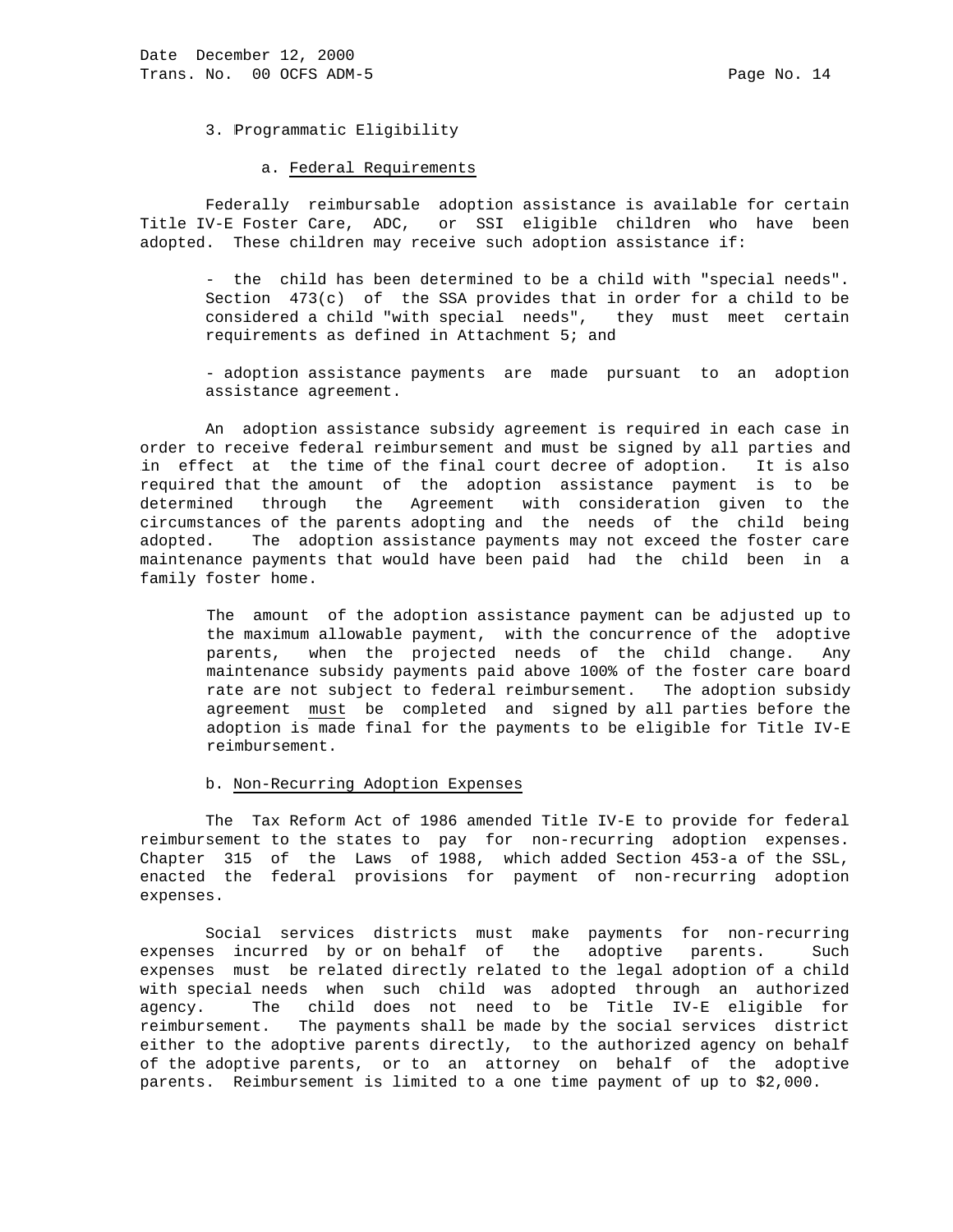#### c. Relationship of State Requirements to the Federal Requirements

 There are similarities between the State and federal requirements. However, eligibility for an adoption subsidy is more broadly defined by New York than under the federal law. Therefore it is necessary to distinguish between the two and identify the limits of federal participation.

 There are three areas of Title IV-E adoption subsidy eligibility that require definition:

 (1) Age - Federal participation is allowed up to the child's 18<sup>th</sup> birthday and it may be continued only if it is determined that the child has a handicapping condition that warrants continuation beyond age 18, and then only to the child's  $21^{35}$  birthday (See SSA section 473(a)(4)). The payments must continue as long as the adoptive parent remains financially responsible for and provides any support for the child.

> SSL section 453(1)(a) and 18 NYCRR 421.24(c)(18) provide for State participation in the subsidy for a child up to age 21 when he or she is in receipt of subsidy as long as the adoptive parent remains financially responsible for and provides any support for the child. In cases where federal reimbursement is lost at age 18 as a result of the handicapping condition not warranting continued payment to age 21, a State reimbursable subsidy must be authorized until the child attains the age of 21, if the child was eligible at the time of the adoption and State eligibility otherwise continues (See SSL section 453(1)(c)).

> 2) Initiation of Subsidy - Generally, adoption subsidy payments for children begin only after an adoption subsidy agreement has been signed, and the adoption has been finalized. Except in those limited cases described in the regulations, where the foster parent is to become the adoptive parent, the foster care payments will continue up to the time the adoption is final except in limited situations in cases the foster . For treatment of subsidies for children who will be adopted by parents other than foster parents refer to 18 NYCRR 421.24(c)(2).

> NOTE:: Upon the death of both adoptive parents, Title IV-E subsidy payments eligibility does not continue. However, State/local subsidy payments can replace the Title IV-E subsidy, and continue to be made to the court appointed legal guardian(s) of an adopted child until the child attains the age of 21 or is subsequently adopted.

> Also, for a child who was adopted and receiving Title IV-E adoption assistance, and subsequently enters foster care, there is no automatic Title IV-E financial eligibility for that child's foster care stay. Eligibility is determined based on the adoptive family's income and resources. However, if the child is subsequently legally freed again, the child retains his or her eligibility for Title IV-E adoption assistance.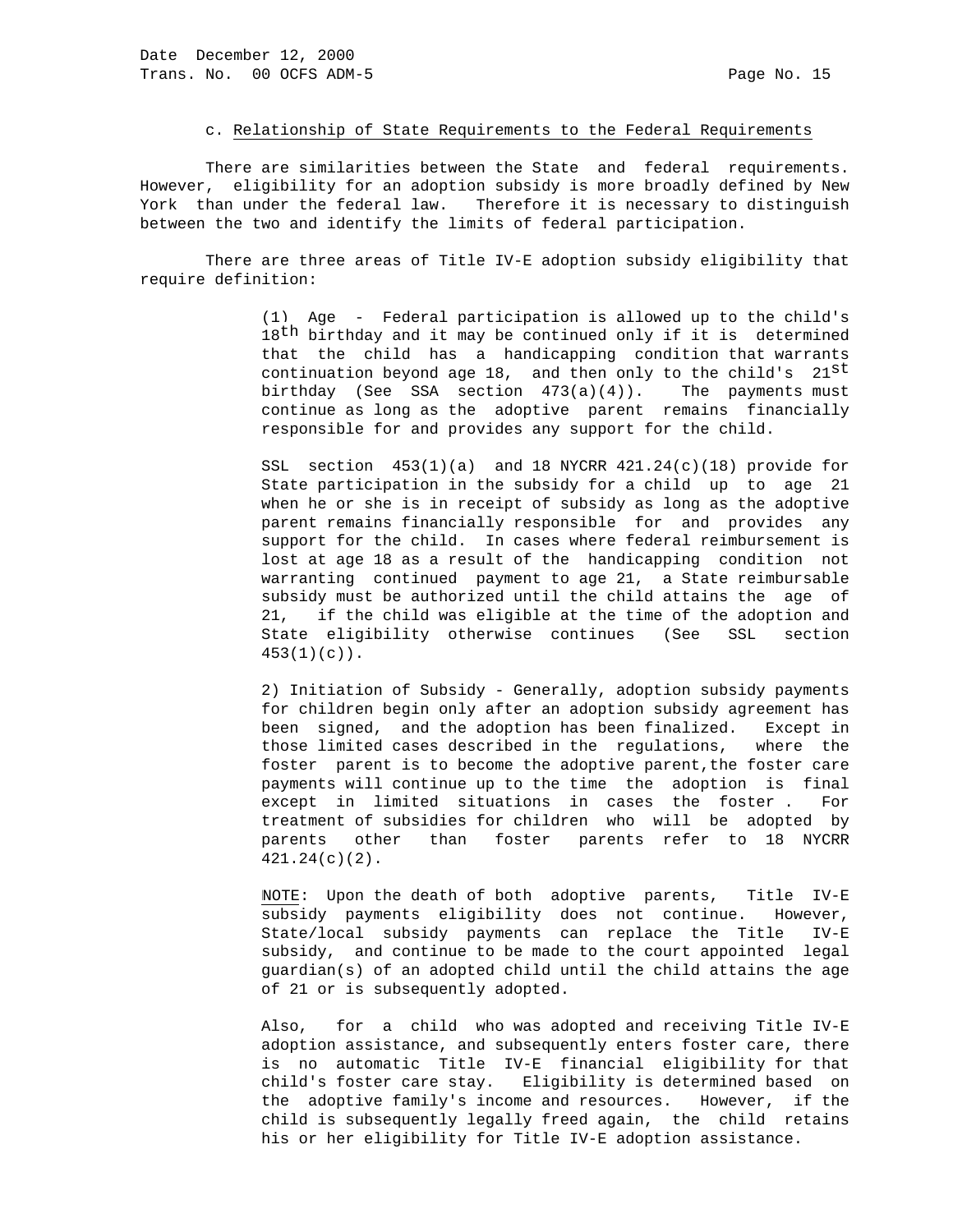(3) Special Needs - In order to receive federal reimbursement, a child must be determined to have "special needs". Children meeting the State's definition of a handicapped or hard-to place child as defined in 18 NYCRR  $421.24(a)(2)$  and (3) may also be eligible for federal Adoption Assistance. However, those children receiving a subsidy solely on the basis of having been freed for adoption for at least six months without being placed in an adoptive home (OCFS regulation 18 NYCRR 421.24(a)(3)(i) and (ii)) are not eligible for federal Title IV-E Adoption Assistance.

 The Title IV-E Adoption Assistance Eligibility Form (LDSS-3912) remains the required form for determining eligibility for the program.

 Federal reimbursement became available as of April 1, 1982, for eligible children adopted after October 1, 1980. The State adoption subsidy program continues to reimburse social services districts for expenditures made for children who are eligible for State subsidies and adopted on or after October 1, 1980, but who do not meet federal eligibility requirements.

4. Annual Review

 The social services district shall determine on an annual basis whether the adoptive parents continue to be legally responsible for the child's support, and whether the child is in fact in receipt of support from the parents (See 18 NYCRR 426.5(e)). The result of the annual review must be documented in the case record.

 If the adoptive parents are no longer legally responsible for the support of the child or the child is no longer receiving any support from such parents, no further adoption subsidy payments is to be made (SSL Section 453(1)(c)).

 NOTE: There is no review of income or resources eligibility for the parents or child for the continuation of adoption subsidy.

5. Authorization

 The Services Authorization (LDSS-2970) must be used to authorize both Adoption Assistance and Adoption Services expenditures.

 An authorization may only be generated for a six-month period (due to present system limitations). However, once eligibility has been established, neither the categorical relationship nor the financial eligibility need to be re-determined. If it is determined at the annual review that the adoptive parents are no longer legally responsible for the child or the child no longer is in receipt of support from the parents, the payments must be discontinued. The conditions for continuation of a Title IV-E or State and local subsidy should be reviewed prior to an authorization.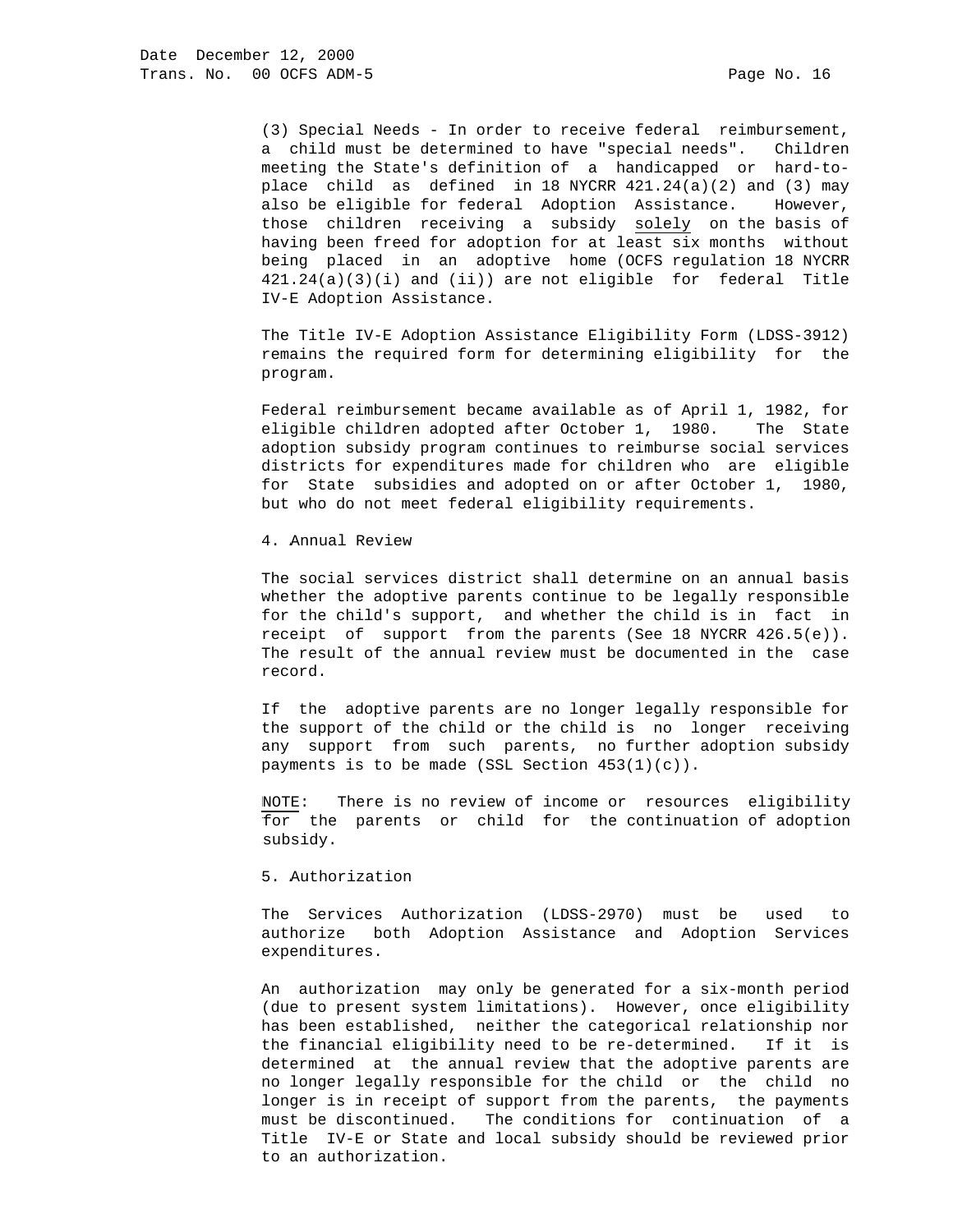6. Medical Assistance (MA) or Medical Subsidy

 A child who is eligible for and in receipt of Title IV-E Adoption Assistance payments is automatically eligible for MA coverage.

When a Title IV-E Adoption Assistance payment is authorized, federal law and regulation require that MA must be provided for the adopted child. State law also requires provision of MA for Title IV-E eligible children (SSL Section 453(1)(b)).

 When a child whose guardianship and custody has been committed to a voluntary authorized agency is adopted with a Title IV-E subsidy, the social services district must authorize an MA case for the child.

 State regulations require that, when evaluating what medical coverage is available to a child being adopted, eligibility for State medical subsidy should only be considered if a child is not MA eligible.

 There is no federal reimbursement for the State medical subsidy program.

 However, since federal reimbursement is available for MA, eligibility for MA should be determined in all instances where a child qualifies for a medical subsidy. If the child is MA eligible, a State medical subsidy must not be authorized. However, if a handicapped child loses MA coverage before age 21, then the medical subsidy is authorized up to age 21 if the child was eligible for MA at the time of adoption.

 The Consolidated Omnibus Budget Reconciliation Act of 1985 (COBRA) includes provisions covering MA for Title IV-E and some other handicapped adopted children, as follows:

 (a) A Title IV-E Adoption Assistance payment is not required for the purpose of automatic eligibility for MA. Thus, there is no need for a "token" Title IV-E adoption assistance payment.

 (b) The requirement that the adoption be finalized in order to grant MA was eliminated as of October 1, 1986. MA may be automatically provided to those children determined to be Title IV-E eligible as soon as the adoption assistance agreement has been signed by the respective parties and approved by OCFS.

 (3) Non-Title IV-E children for whom there exists special medical or rehabilitative needs which make placement for adoption without MA coverage difficult may be eligible for MA when a non-Title IV-E adoption subsidy agreement is in effect. In order to qualify under this provision, the child must have been in receipt of, or eligible for, MA in the three month period prior to the adoption subsidy agreement being signed.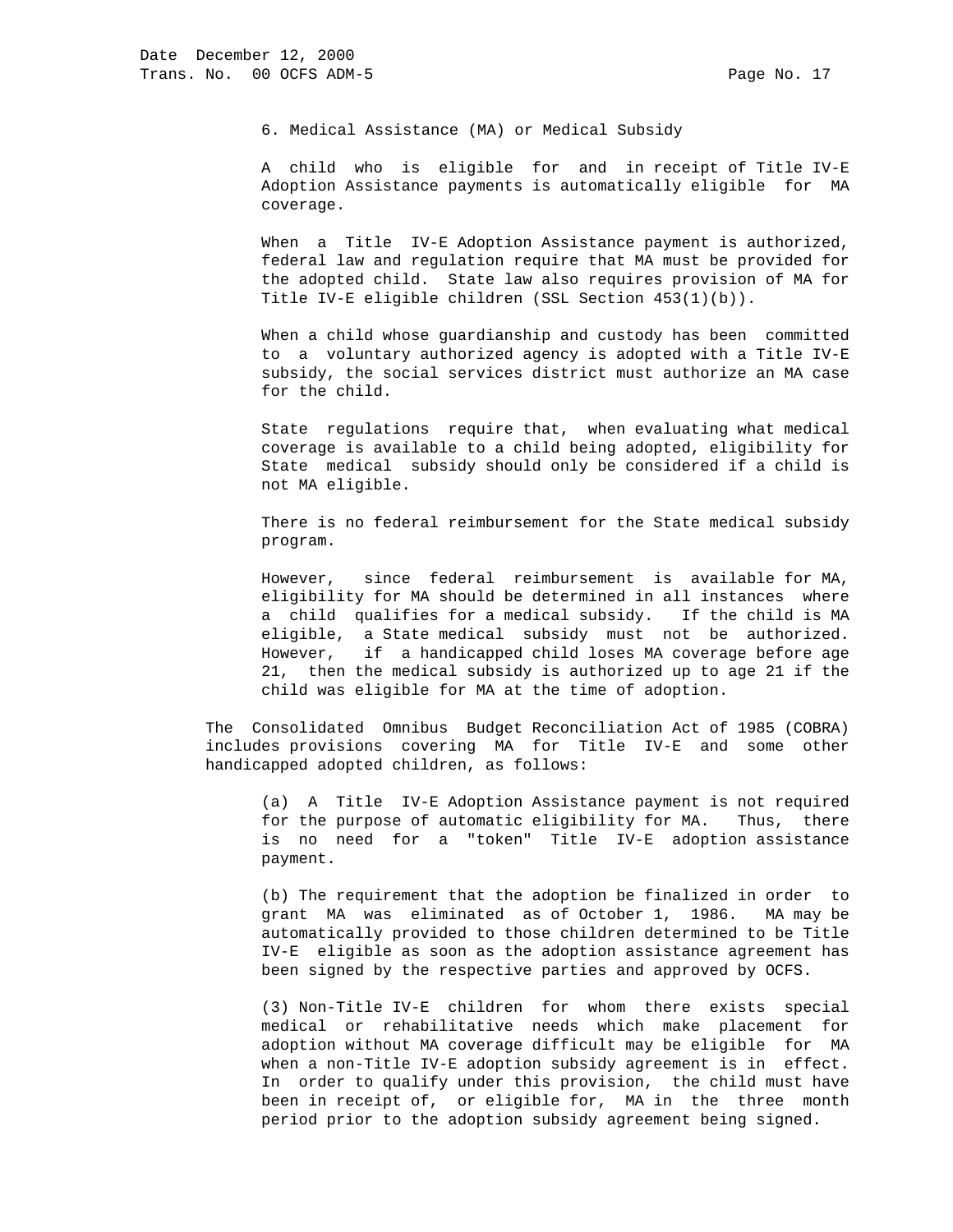This COBRA provision extends MA eligibility to handicapped children who are not eligible for Title IV-E Adoption Assistance, without regard to the income and resources of the adoptive parents.

 NOTE: There is no review of income or resources eligibility for the parents or child for the continuation of the medical subsidy, or Medical Assistance (that is, when eligibility for MA is provided pursuant to a Title IV-E adoption subsidy agreement or under the provisions of COBRA).

### V. REQUIRED ACTION

- A. Foster Care
- 1. Eligibility Process

 The following actions are necessary to determine the eligibility status for all children being placed in foster care:

 a. An application must be made by the child's parents, other relative, other caretaker, or by an authorized representative of the agency having the care and custody or custody and guardianship of the child. The DSS-2921 (WMS Common Application Form) must be completed and signed.

 b. Eligibility should be determined by the social services district within 30 days of the date of application using the "Initial Title IV-E Foster Care Checklist".

 NOTE: If a child ceases to be eligible for Title IV-E, the worker should then review the case to determine if the child could be considered for the Supplemental Security Income (SSI) program. If there are conditions which may render the child eligible for SSI, an application for SSI should be submitted to the Social Security Administration.

 c. Re-determinations must be done every 12 months to assure continuing eligibility for Title IV-E. Part of the re-determination is to document that a deprivation factor, as defined under the former IV-A ADC program as in effect on July 16, 1996, continues in the home from which the child was removed. If this can not be documented, Title IV-E eligibility ceases. Eligibility can resume if a deprivation factor can be established at a later date.

2. Medical Assistance (MA)

 Foster children who meet the requirements of Title IV-E are automatically eligible for MA.

 For all other children in foster care, eligibility for MA must be determined in accordance with eligibility standards as issued by the NYS Department of Health.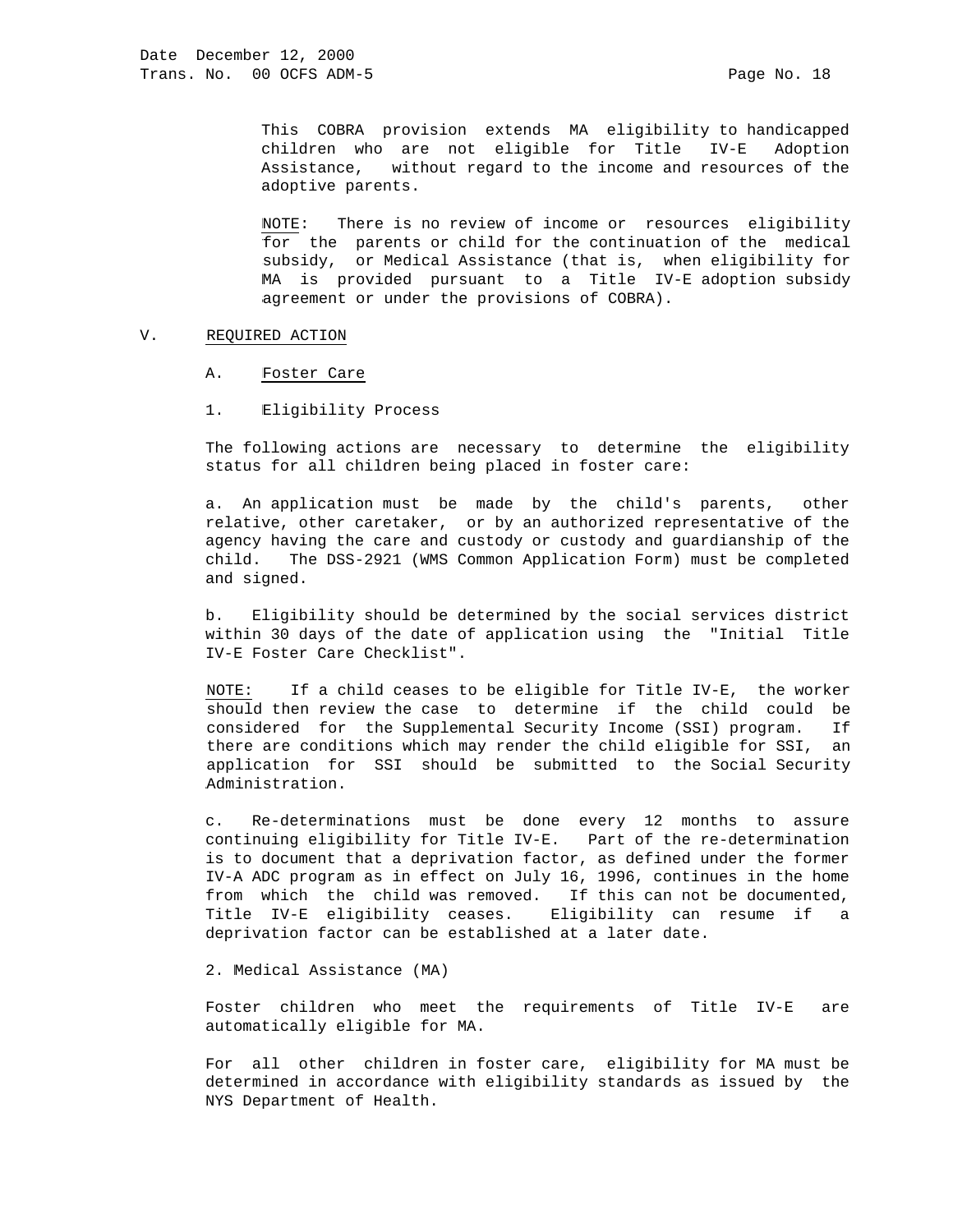3. Systems Implications

 (a). Case Opening Processing - Cases and individuals are registered in WMS via the Application Registration process.

 The circumstances for a child who would have been eligible for ADC if an application had been made in the month of placement must be documented in the case record.

 Individuals determined Title IV-E eligible will be encoded with an eligibility of code "02" on WMS.

 Individuals eligible for Title IV-E are automatically Title XIX (MA) eligible and must have a corresponding non-services case (ADC-case type 13-Upstate Only) opened for purposes of MA coverage. For New York City, SERMA processing will provide appropriate MA coverage. In those social services districts where Income Maintenance or MA staff are responsible for the non-services processing, Services staff should make referrals for processing using current procedures. In social services districts where Services staff are responsible for processing the non-services cases, the corresponding ADC case-type 13 should be opened.

 Individuals who do not meet Title IV-E eligibility requirements need an appropriate Services eligibility determination. Non-Title IV-E eligible children must have a separate MA Only application processed for determination of eligibility for Title XIX (MA). If the child is MA eligible, the district should open the MA case (Case Type 20 for non-Title IV-E) and encode on WMS with an eligibility code of 08-MA.

 Each child receiving foster care must be tracked on the CCRS through the Supplemental Registration process. All appropriate Assessment Service Plans, movement and legal activities must be reported.

 (b). Recertification/Re determination-Individuals who continue to be Title IV-E eligible must be recertified in the prescribed manner. Individuals who are no longer Title IV-E eligible must be recertified with an appropriate eligibility code other than 02 (FCAA).

(c) Cases with Dual Eligibility for Title IV-E and TANF-EAF

 Pursuant to instructions in 00-OCFS ADM-3, all foster care cases are to be reviewed for TANF-EAF so that services not eligible for Title IV-E reimbursement may be reimbursed under TANF-EAF if the case is determined eligible. Cases determined to be eligible for both Title IV-E and TANF-EAF must be encoded as 08 and 08-E in the direct services portion of the services authorization document. Purchase of service lines eligible only for TANF-EAF funding, for instance, tuition (POS type 64 or 65) and room and board payments (POS type 62) only while undergoing emergency approval and certification pursuant to OCFS policy as found in 18 NYCRR Section 443, should be encoded with an "E" suffix.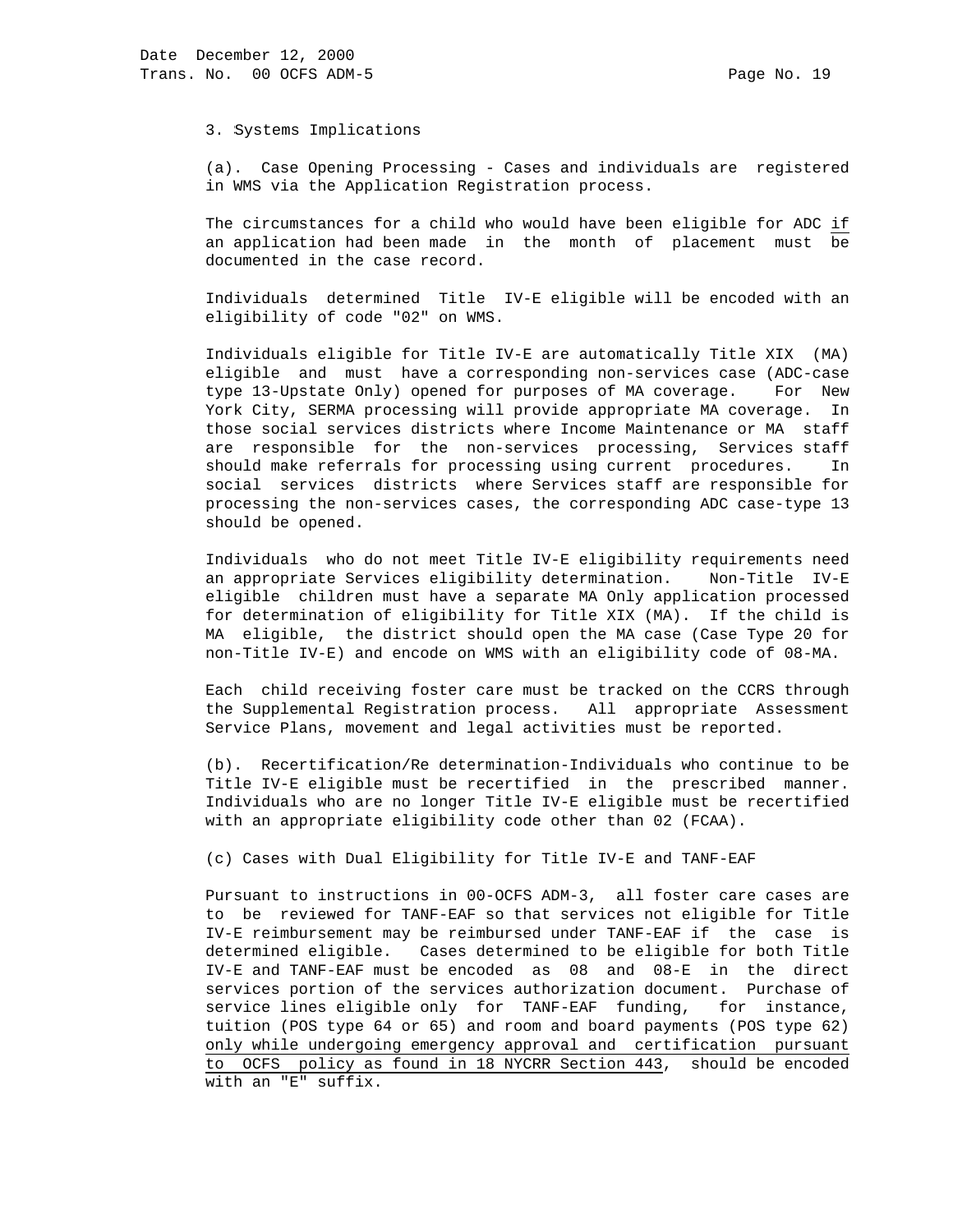#### B. Adoption Assistance

#### a. WMS/MMIS Instructions

 At present it is necessary to establish a non-services case to provide MA to adoption assistance individuals in a service case.

 When children meet Title IV-E Adoption Assistance criteria, case Type 20 must be opened.

 When children do not meet the Title IV-E criteria, full financial determination of eligibility for MA (with federal participation under Title XIX) is necessary. These children would be opened as case Type 20.

 NOTE: Only those children eligible for MA are to be included in MMIS and assigned an MA ID Card.

b. Services Systems Instructions

### 1. Case Opening Processing

 The process for opening a case for adoption assistance depends on whether the case was opened prior to or subsequent to finalization.

 (a) Prior to Finalization - Processing a Subsidy - the child, as a family (case) of one, is opened in the Services component of the Welfare Management System. The eligibility of the child will depend upon the foster care status of the child. If the adoptive parents are certified foster parents and the child is Title IV-E eligible, eligibility code 02 (Title IV-E) should be entered on the Services Application and the corresponding Non-Services case (Case Type 13) should be opened for MA coverage. In this instance, maintenance and administrative costs would be Title IV-E foster care reimbursable. If the prospective adoptive parents are not certified or approved foster parents or the child is not Title IV-E eligible, the child must have a separate MA Only application processed for determination of eligibility for Title XIX (MA). If the child is MA eligible, open the MA case and encode the Services Application with an eligibility code of 08 (Case Type 20). If the child is not Title XIX eligible, a Services income eligibility determination should be made and if Income Eligible, the Services Application encoded with an eligibility code of 14-Income Eligible. Complete case processing with Full Data Entry (FDE), completion of the Services Financial Eligibility Display/Turnaround (SFED/T) authorizing the adoption subsidy as a purchase of service and supervisory review and approval. Each child receiving Adoption Assistance must be tracked via the CCRS Supplemental Registration process. All appropriate Assessment Service Plans, movement, adoption, and legal activities must be reported.

 When the adoption is finalized, the WMS Services case is closed using reason code 573-Adoption Subsidized or code 574-Adoption Not Subsidized. The corresponding non-services Case Type (13 or 20) must also be closed.